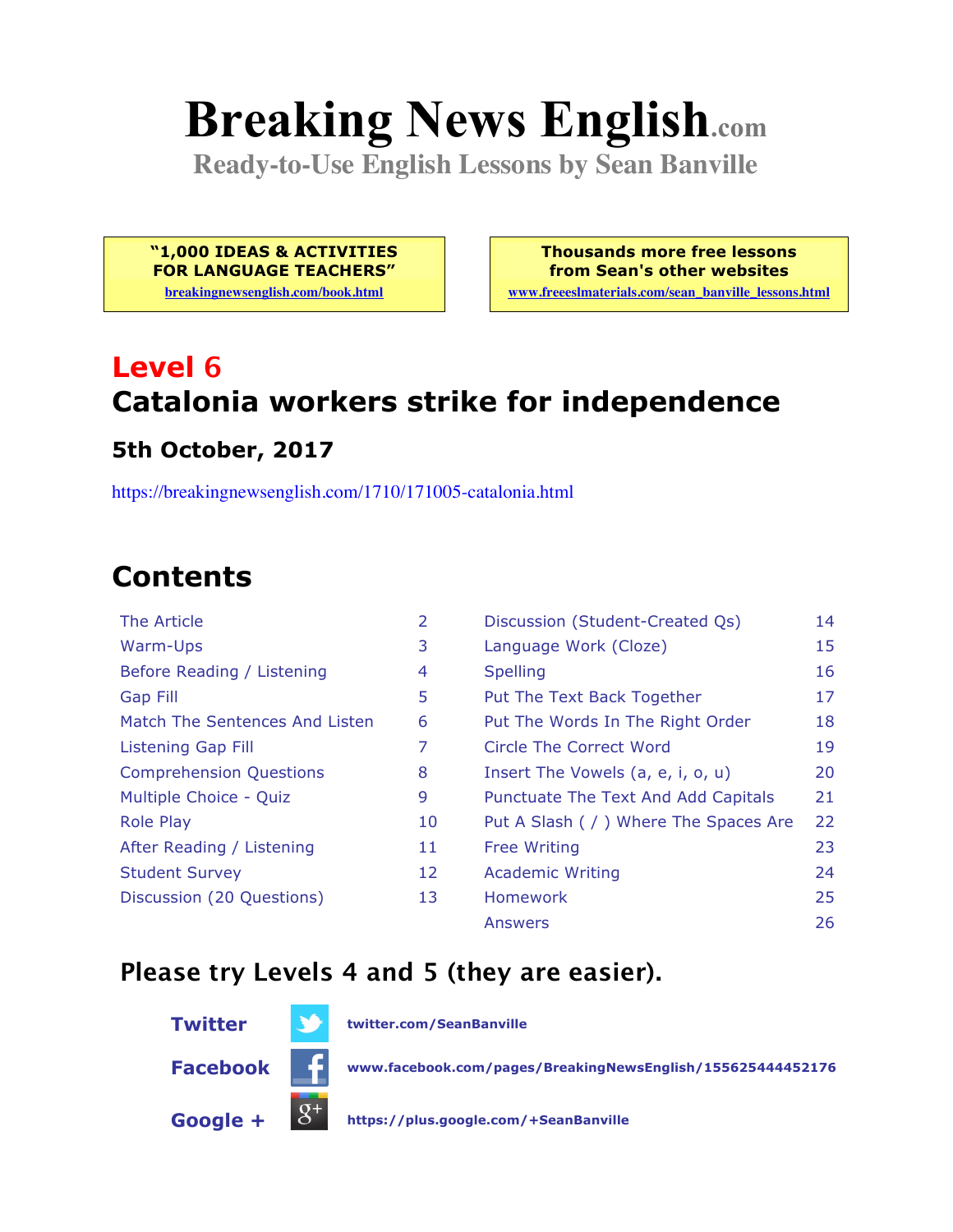# **THE ARTICLE**

From https://breakingnewsenglish.com/1710/171005-catalonia.html

A general strike in Spain's region of Catalonia on Tuesday brought large parts of Barcelona and other cities to a standstill. Thousands of Catalans rallied and blocked roads to protest over Spanish police violence during Sunday's independence referendum. Nearly 900 people were injured at the weekend in a crackdown against voters and referendum staff. The Spanish government declared that the referendum was illegal and ordered the police to break it up. Spain's King Felipe VI has condemned the organizers of the referendum. In a televised address to the nation, he said they had put themselves "outside the law". He said the situation in Catalonia was "extremely serious" and called for national unity.

The mayor of Barcelona told reporters that the Catalan people deserved to have a vote on independence. She said: "What we need is a democratic response. And we need a political solution. And we need an inclusive solution that listens to the cries of millions of people." She also called for the resignation of Spain's prime minister. More unrest could be on the cards. Any declaration of independence by the Catalans could plunge Spain into a further constitutional crisis and risk the break-up of the country. Other regions could follow Catalonia's example and have their own referendum. Spain's president has called on the international community to help mediate between the two sides.

Sources: https://www.**cnbc.com**/2017/10/03/catalonia-goes-on-strike-as-calls-for-declaration-ofindependence-grow.html http://www.**bbc.com**/news/world-europe-41479048 http://**edition.cnn.com**/2017/10/03/europe/catalonia-general-strike-protests-barcelona/index.html http://www.**bbc.com**/news/world-europe-41493014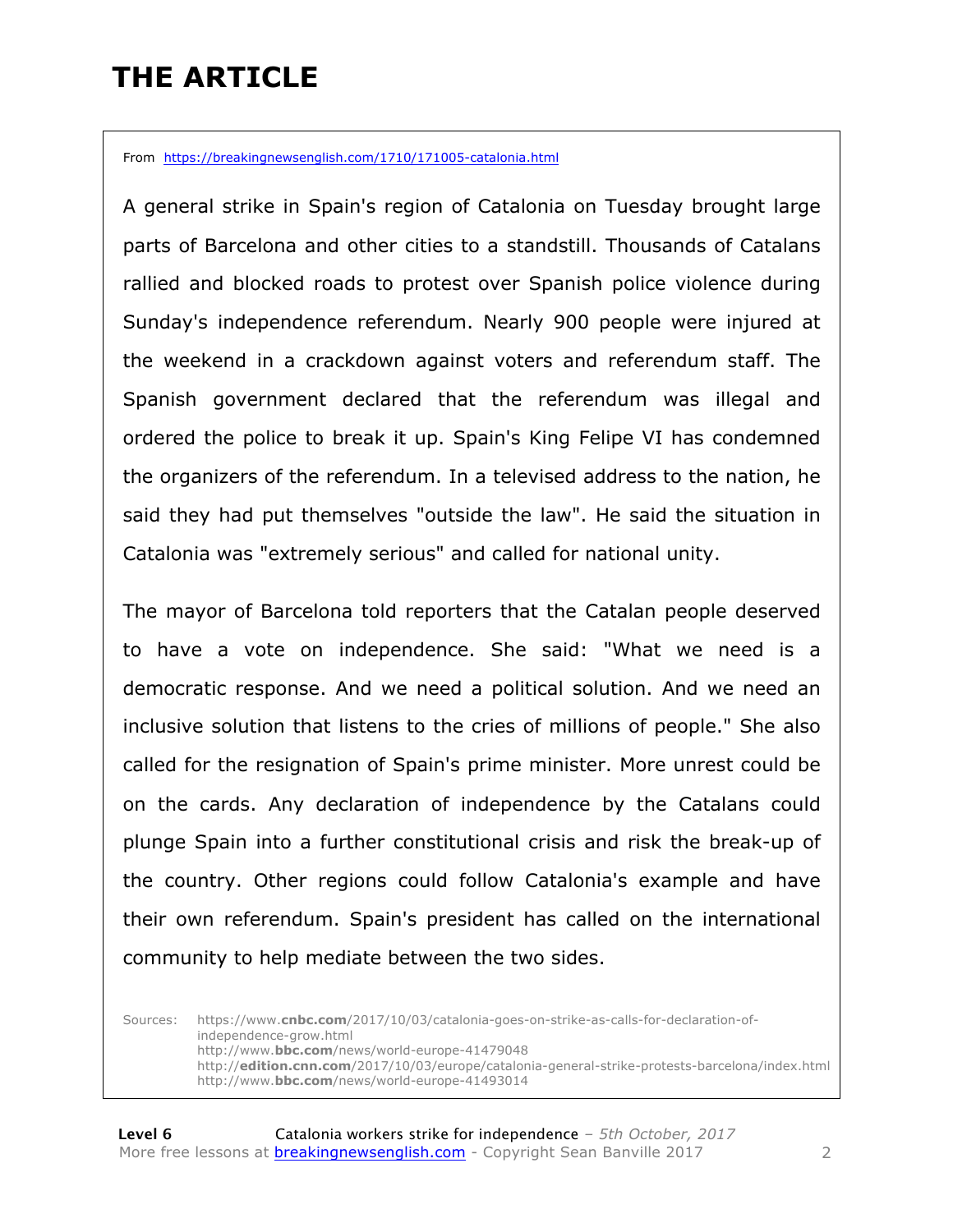**1. CATALONIAN INDEPENDENCE:** Students walk around the class and talk to other students about Catalonian independence. Change partners often and share your findings.

**2. CHAT:** In pairs / groups, talk about these topics or words from the article. What will the article say about them? What can you say about these words and your life?

general strike / protest / violence / crackdown / referendum / nation / serious / unity mayor / independence / democratic / solution / resignation / crisis / community

Have a chat about the topics you liked. Change topics and partners frequently.

**3. NATIONAL UNITY:** Students A strongly believe Catalonia should stay part of Spain; Students B **strongly** believe it should become independent. Change partners again and talk about your conversations.

4. PROTESTS: What would you protest over? How would you protest? Complete this table with your partner(s). Change partners often and share what you wrote.

| <b>Protest over</b>   | Why? | How? |
|-----------------------|------|------|
| regional independence |      |      |
| war                   |      |      |
| tax rises             |      |      |
| government corruption |      |      |
| nuclear power         |      |      |
| other                 |      |      |

**5. STRIKE:** Spend one minute writing down all of the different words you associate with the word "strike". Share your words with your partner(s) and talk about them. Together, put the words into different categories.

**6. INDEPENDENCE:** Rank these with your partner. Put the most important things an independent country needs at the top. Change partners often and share your rankings.

- a flag
- secure borders
- UN acceptance
- a strong economy
- patriotic people
- a national anthem
- a strong army
- a constitution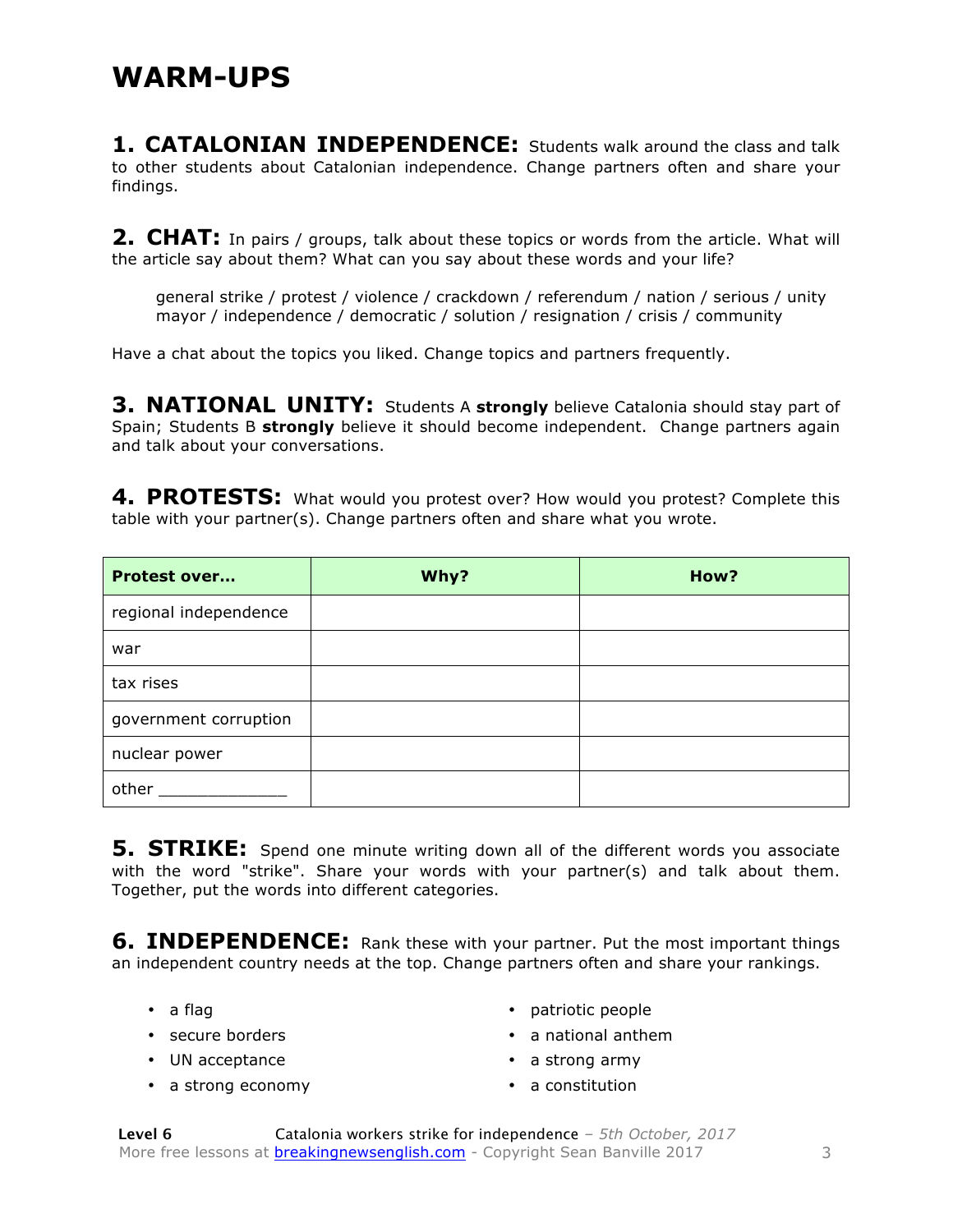# **BEFORE READING / LISTENING**

From https://breakingnewsenglish.com/1710/171005-catalonia.html

#### **1. TRUE / FALSE:** Read the headline. Guess if a-h below are true (T) or false (F).

- a. Striking workers blocked many roads in Barcelona. **T / F**
- b. Over 1,000 people were injured by police in Catalonia on Sunday. **T / F**
- c. Spain's king said the referendum organizers were outside the law. **T / F**
- d. The Spanish king called for Spaniards to be united. **T / F**
- e. Barcelona's mayor said Catalans deserved to have a referendum. **T / F**
- f. Barcelona's mayor said there no democratic response is necessary. **T / F**
- g. The mayor doesn't think Spain's prime minister should resign. **T / F**
- h. Spain's president said he would mediate between the two sides. **T / F**

#### **2. SYNONYM MATCH:**

Match the following synonyms. The words in **bold** are from the news article.

- **1. region**
- **2. standstill**
- **3. protest**
- **4. injured**
- **5. address**
- **6. deserved**
- **7. response**
- **8. unrest**
- **9. crisis**
- **10. mediate**
- a. demonstrate
- b. reply
- c. hurt
- d. negotiate
- e. area
- f. disorder
- g. emergency
- h. halt
- i. had a right
- j. speech

#### **3. PHRASE MATCH:** (Sometimes more than one choice is possible.)

- 1. A general
- 2. Thousands of Catalans rallied and
- 3. a crackdown
- 4. a televised address
- 5. the situation in Catalonia was extremely
- 6. Catalan people deserved
- 7. we need a political
- 8. More unrest could be on the
- 9. Other regions could follow
- 10. help mediate between
- a. the two sides
- b. cards
- c. serious
- d. Catalonia's example
- e. to have a vote
- f. blocked roads
- g. strike
- h. to the nation
- i. solution
- j. against voters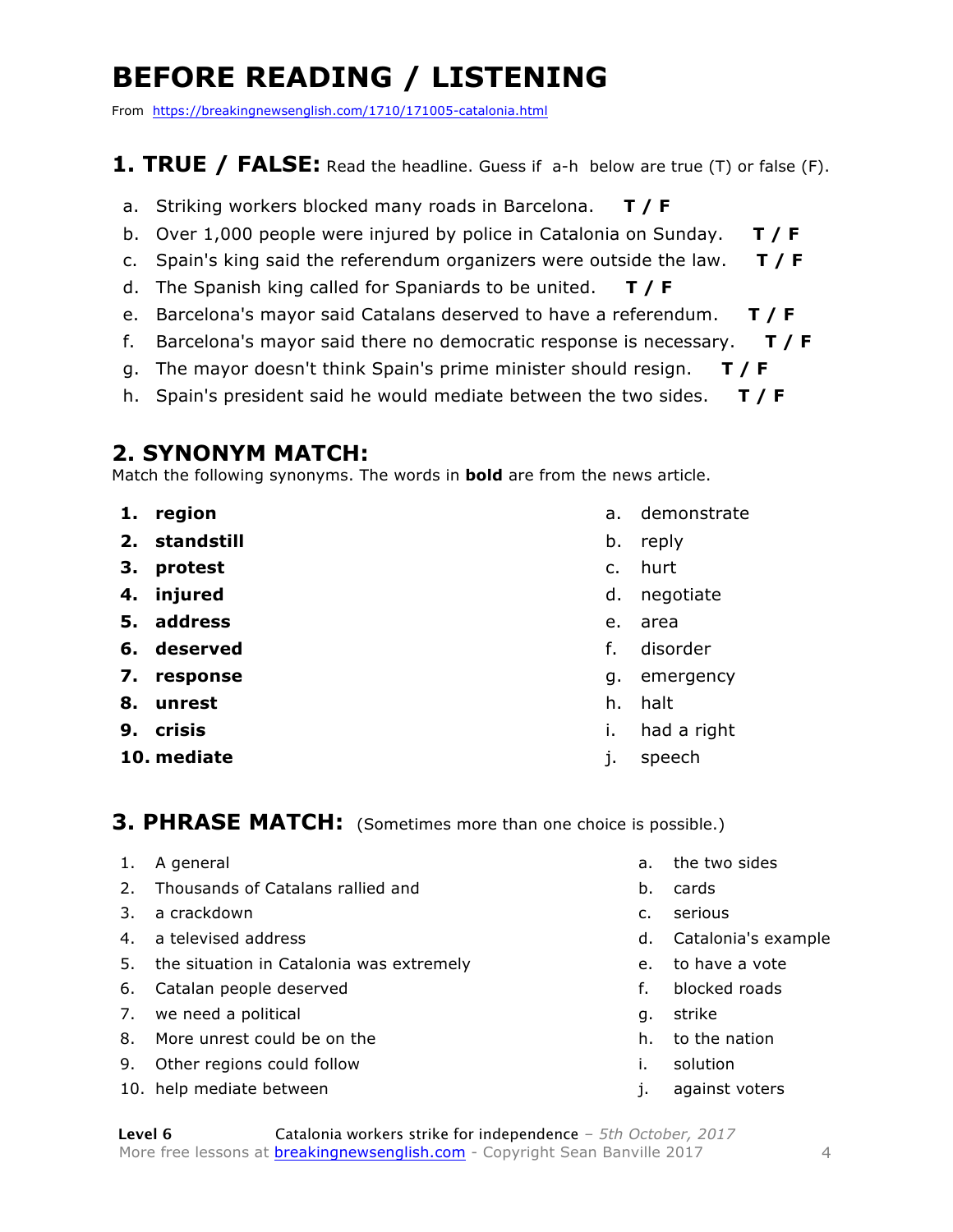# **GAP FILL**

From https://breakingnewsenglish.com/1710/171005-catalonia.html

A general strike in Spain's (1) \_\_\_\_\_\_\_\_\_\_\_\_ of Catalonia on Tuesday brought large parts of Barcelona and other cities to a standstill. Thousands of Catalans rallied and (2) roads to protest over Spanish police violence during Sunday's independence referendum. Nearly 900 people were injured at the weekend in a (3) \_\_\_\_\_\_\_\_\_\_\_\_\_\_\_ against voters and referendum staff. The Spanish government declared that the referendum was illegal and (4) \_\_\_\_\_\_\_\_\_\_\_\_\_\_\_ the police to break it up. Spain's King Felipe VI has (5) \_\_\_\_\_\_\_\_\_\_\_\_\_ the organizers of the referendum. In a (6) and address to the nation, he said they had put themselves "outside the law". He said the (7) \_\_\_\_\_\_\_\_\_\_\_\_ in Catalonia was "extremely serious" and called for national (8) \_\_\_\_\_\_\_\_\_\_\_\_\_\_. *televised blocked ordered unity region situation crackdown condemned*

The mayor of Barcelona told reporters that the Catalan people (9) b to have a vote on independence. She said: "What we need is a democratic (10) \_\_\_\_\_\_\_\_\_\_\_\_. And we need a political solution. And we need an  $(11)$  \_\_\_\_\_\_\_\_\_\_\_\_\_ solution that listens to the cries of millions of people." She also called for the (12) \_\_\_\_\_\_\_\_\_\_\_\_ of Spain's prime minister. More unrest could be on the (13) \_\_\_\_\_\_\_\_\_\_\_\_\_\_. Any declaration of independence by the Catalans could (14) Spain into a further constitutional crisis and risk the break-up of the country. Other regions could (15) \_\_\_\_\_\_\_\_\_\_\_\_ Catalonia's example and have their own referendum. Spain's president has called on the international community to help mediate (16) \_\_\_\_\_\_\_\_\_\_\_\_ the two sides. *response plunge resignation between deserved follow inclusive cards*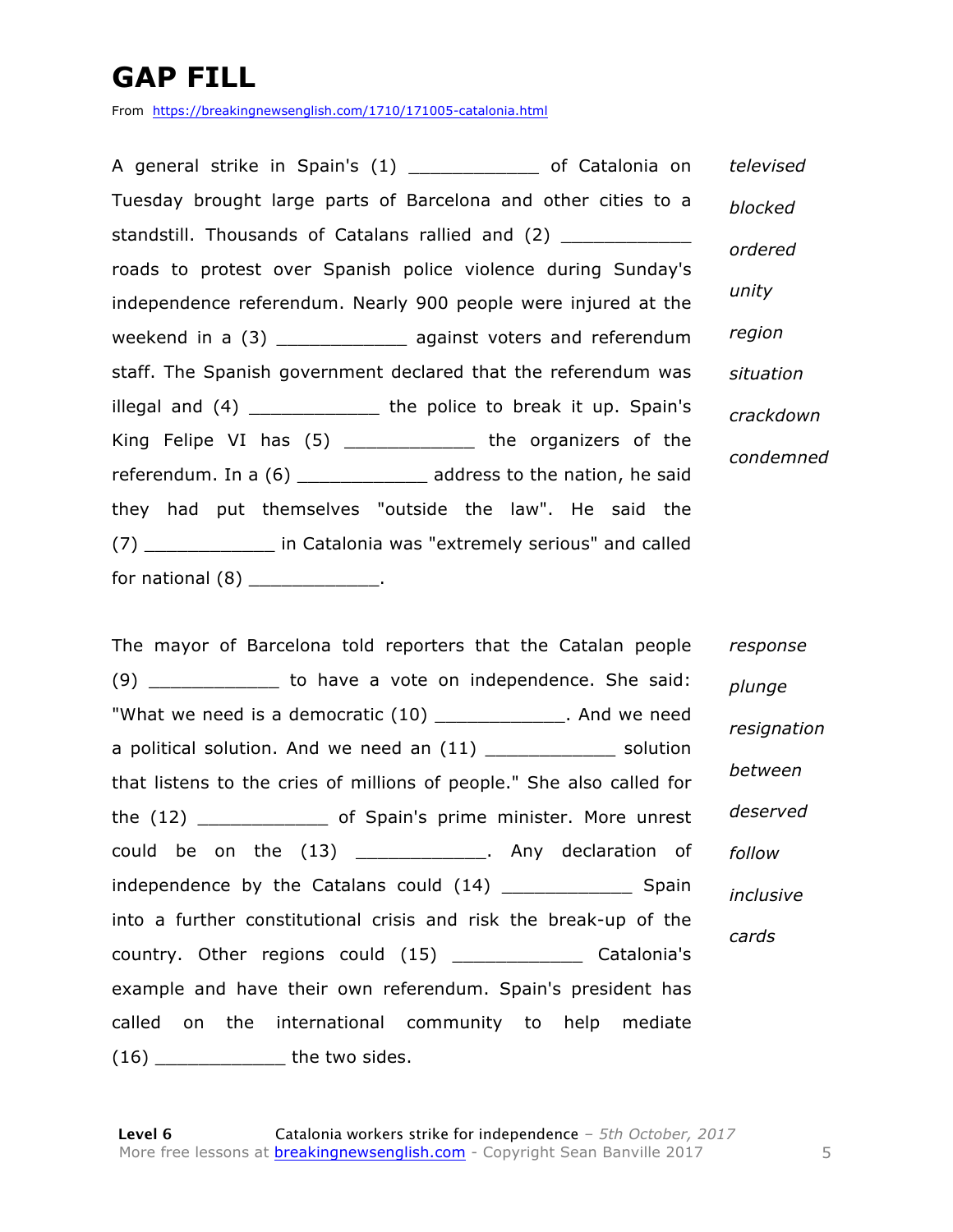#### **LISTENING – Guess the answers. Listen to check.**

From https://breakingnewsenglish.com/1710/171005-catalonia.html

| 1) brought large parts of Barcelona and other cities _______<br>a. to a standard still<br>b. to a standing still<br>c. to a stood still<br>d. to a standstill                        |
|--------------------------------------------------------------------------------------------------------------------------------------------------------------------------------------|
| 2) Thousands of Catalans rallied and blocked roads to protest over Spanish ______<br>a. police violent<br>b. police violence<br>c. police violently<br>d. police violation           |
| 3) Nearly 900 people were injured at the weekend in a ______ voters<br>a. cracked down against<br>b. cracker down against<br>c. cracks down against<br>d. crackdown against          |
| 4) The Spanish government declared that the referendum ______<br>a. was illegally<br>b. was illegal<br>c. was ill eagle<br>d. was ill eager                                          |
| 5) He said the situation in Catalonia was "extremely serious" and called for ________<br>a. national disunity<br>b. national united<br>c. national unity<br>d. national unit tea     |
| 6) She said: "What we need is a democratic response. And we need a _______<br>a. politically solution<br>b. political solutions<br>c. politically solutions<br>d. political solution |
| 7) And we need an inclusive solution that listens to the ______<br>a. cries of millions<br>b. cried off millions<br>c. cries of million<br>d. cried of millions                      |
| 8) More unrest could be ______<br>a. on the barbs<br>b. on the cards<br>c. on the shards<br>d. on the yards                                                                          |
| 9) plunge Spain into a further constitutional crisis and risk the _______ country<br>a. break-up of a<br>b. break-up of then<br>c. break-up of that<br>d. break-up of the            |
| 10) Spain's president has called on the international community to _______                                                                                                           |
| a. help mediate                                                                                                                                                                      |
| b. help meditates                                                                                                                                                                    |
| c. help mediated<br>d. help meditate                                                                                                                                                 |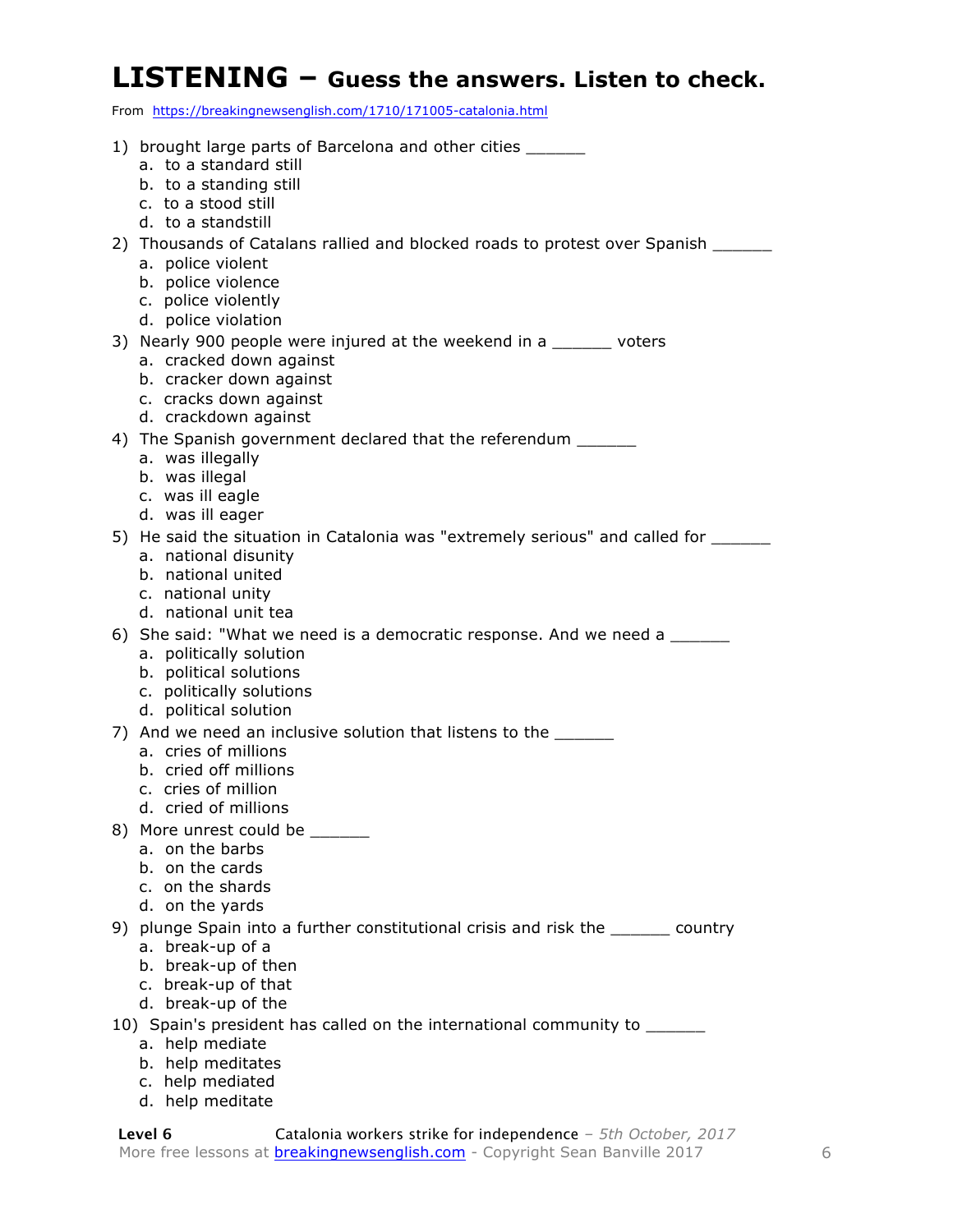#### **LISTENING – Listen and fill in the gaps**

From https://breakingnewsenglish.com/1710/171005-catalonia.html

A (1) \_\_\_\_\_\_\_\_\_\_\_\_\_\_\_\_\_\_\_ Spain's region of Catalonia on Tuesday brought large parts of Barcelona and other cities (2) Thousands of Catalans rallied and blocked roads to protest over Spanish police (3) \_\_\_\_\_\_\_\_\_\_\_\_\_\_\_\_\_\_\_\_\_\_\_\_\_\_ Sunday's independence referendum. Nearly 900 people were injured at the weekend (4) **Example 2** against voters and referendum staff. The Spanish government declared that the referendum was illegal and ordered the police to break it up. Spain's King Felipe VI has condemned the organizers of the referendum. In a televised (5) nation, he said they had put themselves "outside the law". He said the situation in Catalonia was "extremely serious" and called  $(6)$  .

The mayor of Barcelona told reporters that the Catalan (7) \_\_\_\_\_\_\_\_\_\_\_\_\_\_\_\_\_\_\_ have a vote on independence. She said: "What we need is a democratic response. And we need (8)  $\qquad \qquad$ And we need an inclusive solution that listens (9) \_\_\_\_\_\_\_\_\_\_\_\_\_\_\_\_\_\_\_\_\_\_\_\_\_\_\_\_\_ millions of people." She also called for the resignation of Spain's prime minister. More unrest could (10) \_\_\_\_\_\_\_\_\_\_\_\_\_\_\_\_\_\_\_\_\_\_\_\_. Any declaration of independence by the Catalans could plunge Spain into a further constitutional crisis and (11) \_\_\_\_\_\_\_\_\_\_\_\_\_\_\_\_\_\_\_ of the country. Other regions could follow Catalonia's example and have their own referendum. Spain's president has called on the international community (12) \_\_\_\_\_\_\_\_\_\_\_\_\_\_\_\_\_\_\_ between the two sides.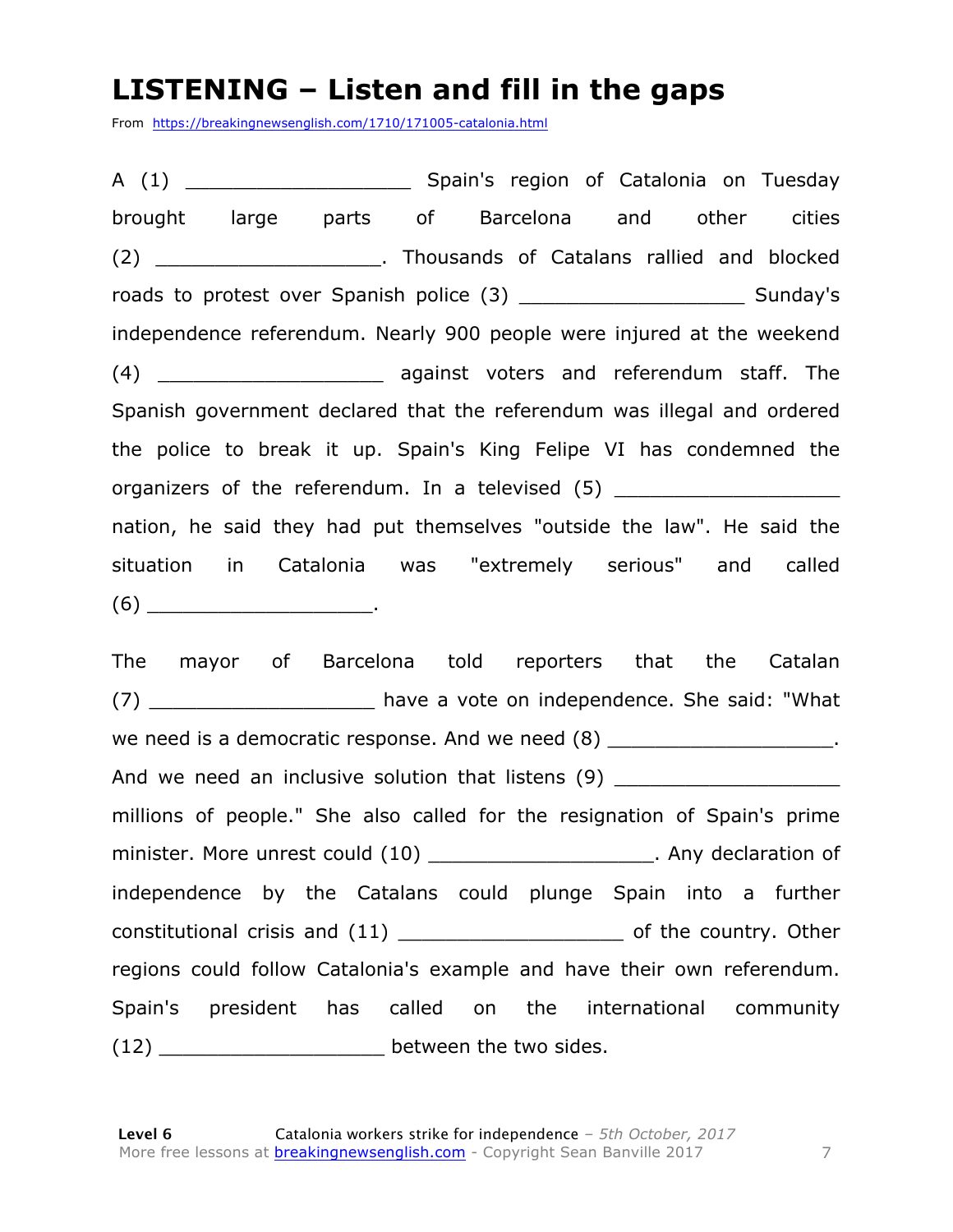# **COMPREHENSION QUESTIONS**

From https://breakingnewsenglish.com/1710/171005-catalonia.html

- 1. What kind of strike was there in Catalonia on Sunday?
- 2. How many Catalans blocked Barcelona's roads in a protest?
- 3. Who cracked down on voters and referendum staff?
- 4. Who condemned the organizers of the referendum?
- 5. What did the Spanish king call for?
- 6. What did Barcelona's mayor say Catalans deserved?
- 7. What kind of solution did Barcelona's mayor say was needed?
- 8. Who did Barcelona's mayor ask to resign over this situation?
- 9. What could a constitutional crisis risk breaking up?
- 10. Who did Spain's president ask to help mediate between the two sides?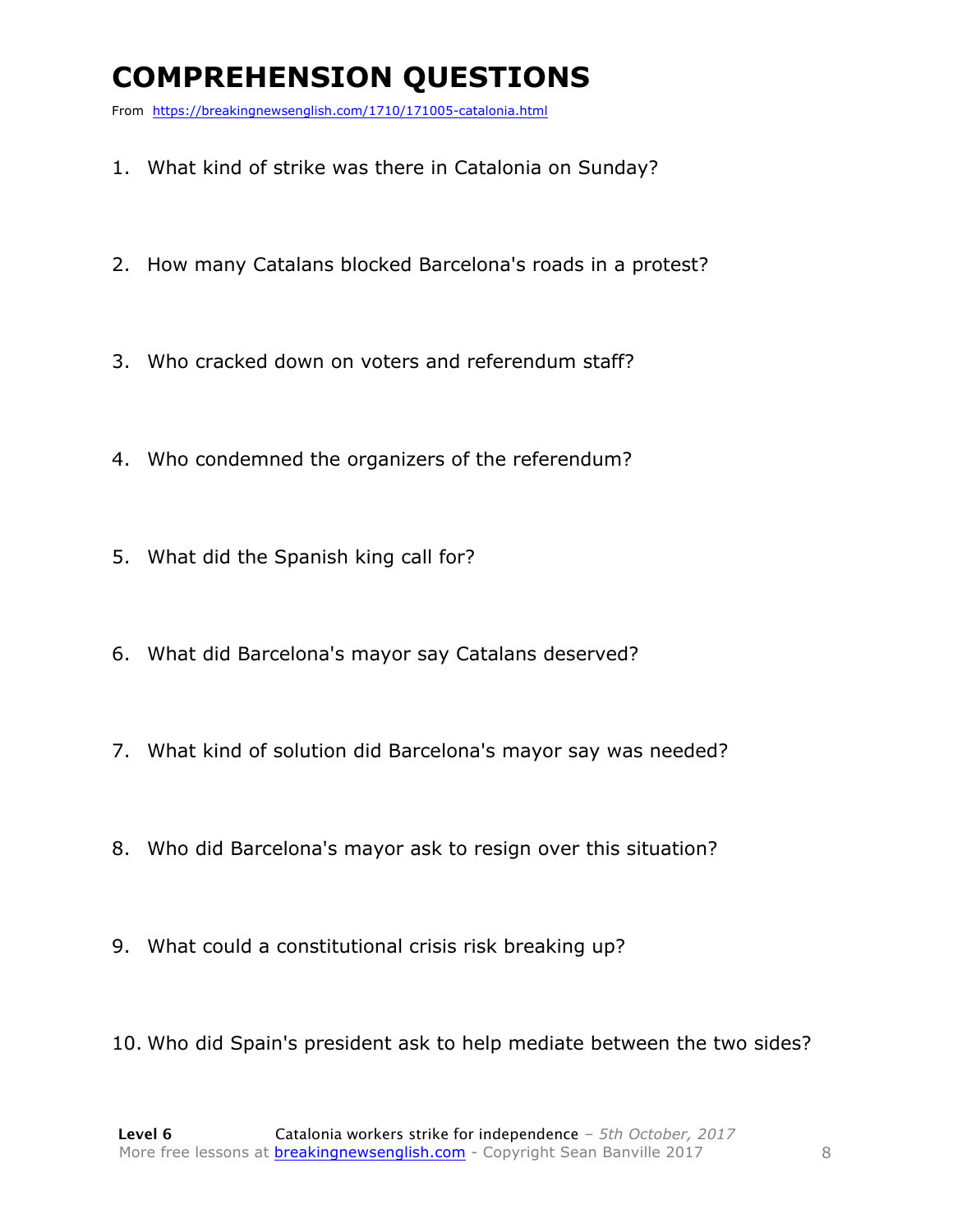# **MULTIPLE CHOICE - QUIZ**

From https://breakingnewsenglish.com/1710/171005-catalonia.html

1) What kind of strike was there in Catalonia on Sunday? a) a lightning strike b) a general strike c) a batting strike d) a quick strike 2) How many Catalans blocked Barcelona's roads in a protest? a) 28,985 b) hundreds of thousands c) thousands d) millions 3) Who cracked down on voters and referendum staff? a) the European Union b) the United Nations c) everyday people d) the Spanish police 4) Who condemned the organizers of the referendum? a) the European Union b) Spain's king c) the United Nations d) Barcelona's mayor 5) What did the Spanish king call for? a) national unity b) a fresh vote c) sackings d) Barcelona's mayor 6) What did Barcelona's mayor say Catalans deserved? a) a vote on independence b) national unity c) sackings d) jobs 7) What kind of solution did Barcelona's mayor say was needed? a) a permanent solution b) a liquid solution c) a quick fix d) a political solution 8) Who did Barcelona's mayor ask to resign over this situation? a) the chief of police b) the president c) the prime minister d) the co-mayor 9) What could a constitutional crisis risk breaking up? a) Catalonia b) the European Union c) Europe d) Spain 10) Who did Spain's president ask to help mediate between the two sides? a) the IMF b) the international community c) Spain's neighbours d) the European Union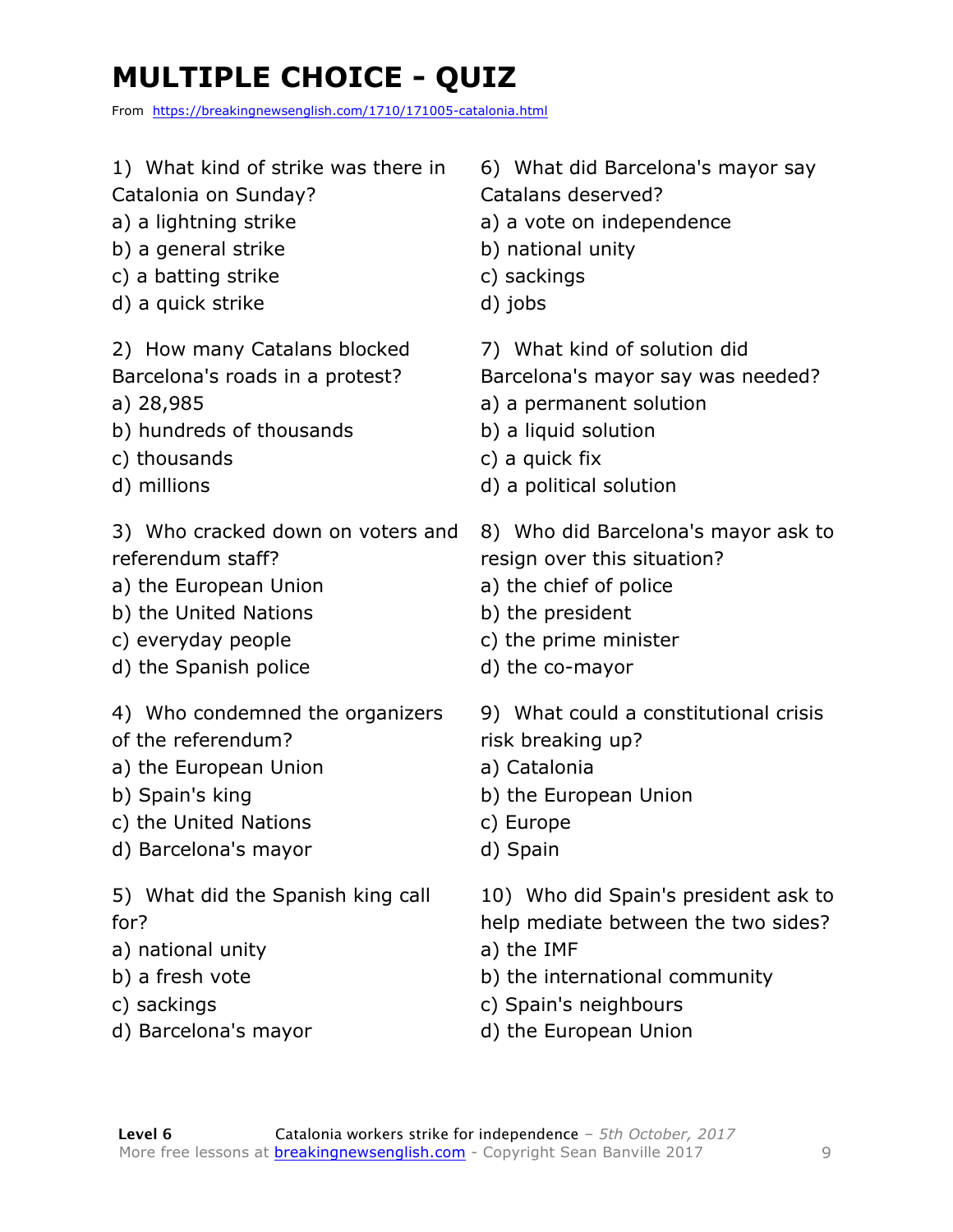# **ROLE PLAY**

From https://breakingnewsenglish.com/1710/171005-catalonia.html

#### **Role A – A National Anthem**

You think a national anthem is the most important thing for an independent country. Tell the others three reasons why. Tell them what is wrong with their things. Also, tell the others which is the least important of these (and why): UN acceptance, a strong economy or a strong army.

#### **Role B – UN Acceptance**

You think UN acceptance is the most important thing for an independent country. Tell the others three reasons why. Tell them what is wrong with their things. Also, tell the others which is the least important of these (and why): a national anthem, a strong economy or a strong army.

#### **Role C – A Strong Economy**

You think a strong economy is the most important thing for an independent country. Tell the others three reasons why. Tell them what is wrong with their things. Also, tell the others which is the least important of these (and why): UN acceptance, a national anthem or a strong army.

#### **Role D – A Strong Army**

You think a strong army is the most important thing for an independent country. Tell the others three reasons why. Tell them what is wrong with their things. Also, tell the others which is the least important of these (and why): UN acceptance, a strong economy or a national anthem.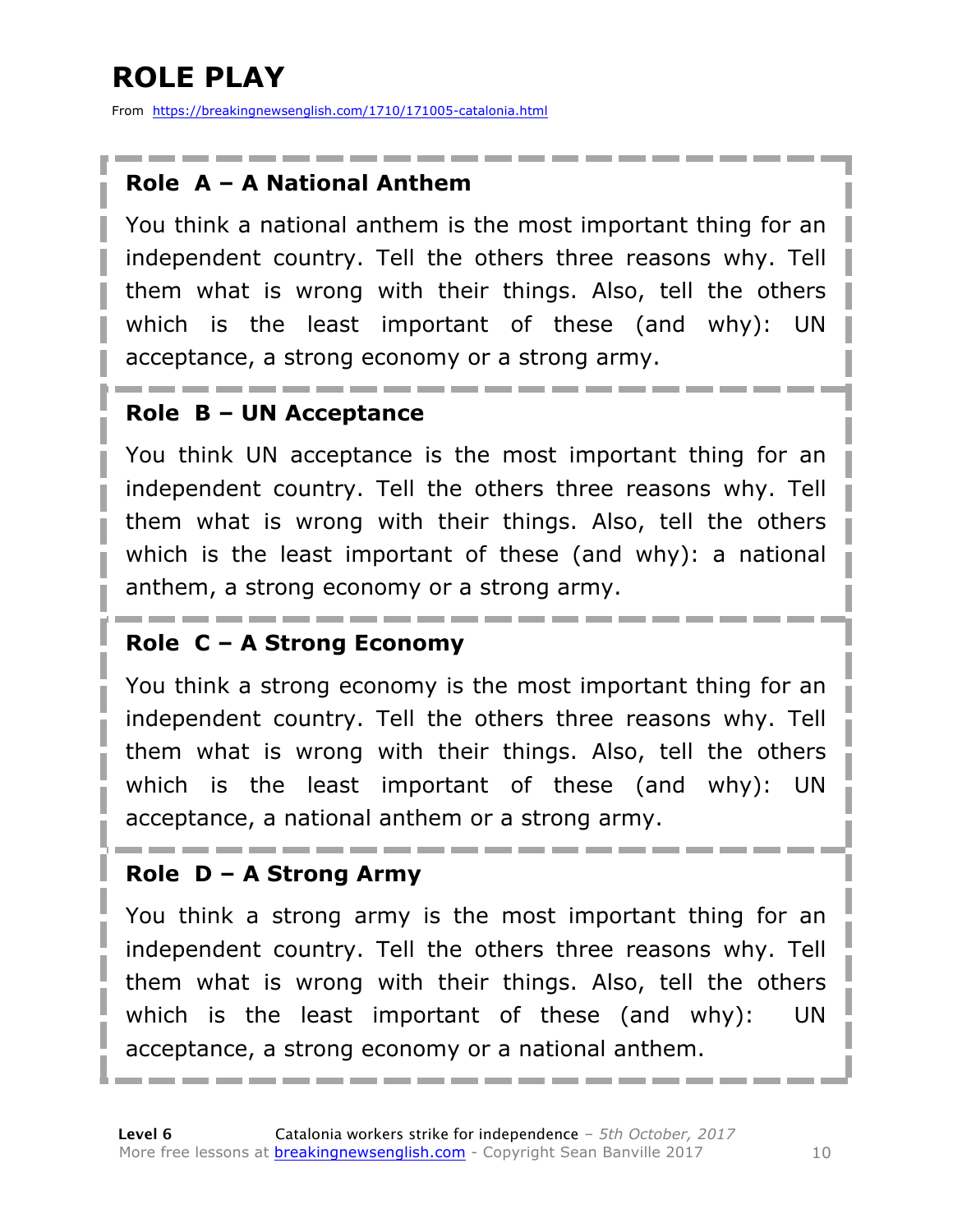# **AFTER READING / LISTENING**

From https://breakingnewsenglish.com/1710/171005-catalonia.html

**1. WORD SEARCH:** Look in your dictionary / computer to find collocates, other meanings, information, synonyms … for the words 'vote' and 'independence'.

| vote | independence |
|------|--------------|
|      |              |
|      |              |
|      |              |

- Share your findings with your partners.
- Make questions using the words you found.
- Ask your partner / group your questions.

2. **ARTICLE QUESTIONS:** Look back at the article and write down some questions you would like to ask the class about the text.

- Share your questions with other classmates / groups.
- Ask your partner / group your questions.

**3. GAP FILL:** In pairs / groups, compare your answers to this exercise. Check your answers. Talk about the words from the activity. Were they new, interesting, worth learning…?

**4. VOCABULARY:** Circle any words you do not understand. In groups, pool unknown words and use dictionaries to find their meanings.

**5. TEST EACH OTHER:** Look at the words below. With your partner, try to recall how they were used in the text:

| • general          | $\cdot$ mayor |
|--------------------|---------------|
| roads<br>$\bullet$ | • response    |
| • 900              | • cries       |
| $\cdot$ staff      | $\cdot$ cards |
| • nation           | • follow      |
| • unity            | • sides       |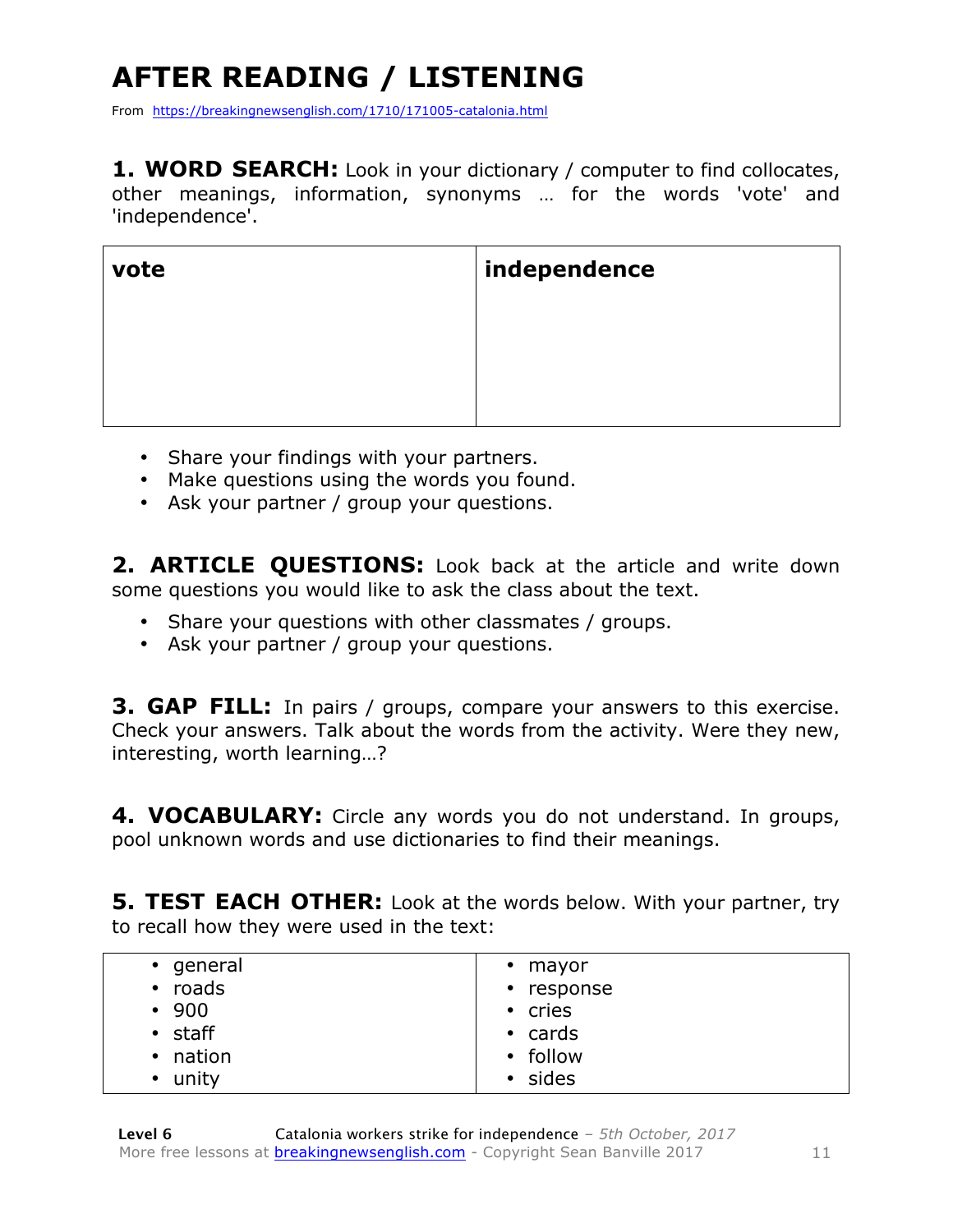# **CATALONIAN INDEPENDENCE SURVEY**

From https://breakingnewsenglish.com/1710/171005-catalonia.html

Write five GOOD questions about Catalonian independence in the table. Do this in pairs. Each student must write the questions on his / her own paper. When you have finished, interview other students. Write down their answers.

|      | STUDENT 1 | STUDENT 2 | STUDENT 3 |
|------|-----------|-----------|-----------|
| Q.1. |           |           |           |
| Q.2. |           |           |           |
| Q.3. |           |           |           |
| Q.4. |           |           |           |
| Q.5. |           |           |           |

- Now return to your original partner and share and talk about what you found out. Change partners often.
- Make mini-presentations to other groups on your findings.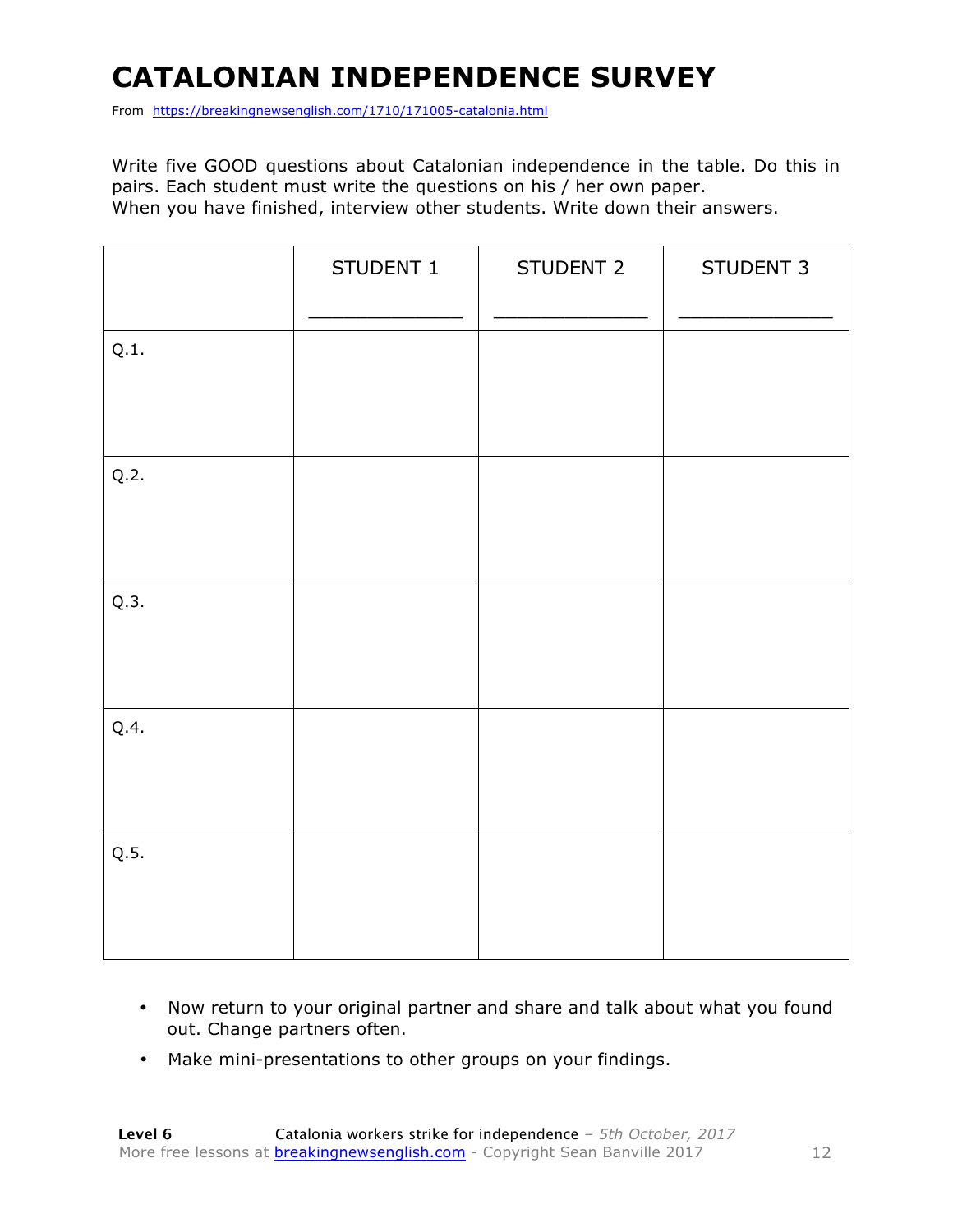# **CATALONIAN INDEPENDENCE DISCUSSION**

STUDENT A's QUESTIONS (Do not show these to student B)

- 1. What did you think when you read the headline?
- 2. What images are in your mind when you hear the word 'independence'?
- 3. What do you think of what's happening in Spain?
- 4. What do you know of the referendum violence?
- 5. Should Spain's government have stayed out of the referendum?
- 6. Should Catalonia be able to become independent?
- 7. Why do you think Spain is against Catalan independence?
- 8. What would happen if Catalonia became independent?
- 9. What advice do you have for Spain's government?
- 10. How unified is your country?

*Catalonia workers strike for independence – 5th October, 2017* Thousands more free lessons at breakingnewsenglish.com

-----------------------------------------------------------------------------

**CATALONIAN INDEPENDENCE DISCUSSION**

STUDENT B's QUESTIONS (Do not show these to student A)

- 11. Did you like reading this article? Why/not?
- 12. What do you think of when you hear the word 'vote'?
- 13. What do you think about what you read?
- 14. What would happen if other Spanish regions wanted independence?
- 15. What advice do you have for Spain's mayor?
- 16. What damage could this situation do to the rest of Europe?
- 17. What is the likelihood of a civil war in Spain?
- 18. What advice do you have for Catalans?
- 19. How can the international community help?
- 20. What questions would you like to ask Catalans?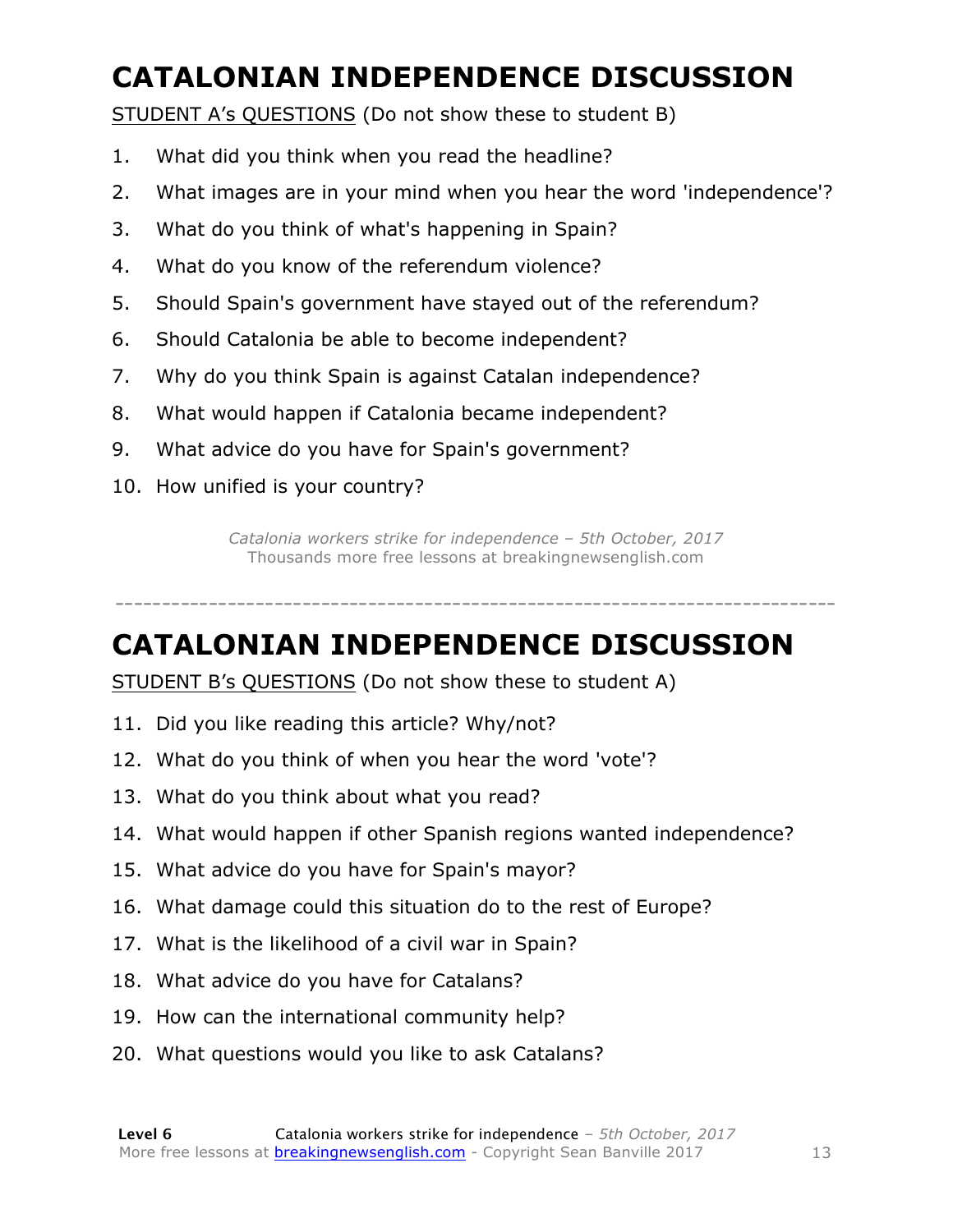### **DISCUSSION (Write your own questions)**

STUDENT A's QUESTIONS (Do not show these to student B)

| 1. | <u> Andreas Andreas Andreas Andreas Andreas Andreas Andreas Andreas Andreas Andreas Andreas Andreas Andreas Andr</u> |                                                                                                                      |  |  |
|----|----------------------------------------------------------------------------------------------------------------------|----------------------------------------------------------------------------------------------------------------------|--|--|
| 2. |                                                                                                                      |                                                                                                                      |  |  |
| 3. | <u> 1980 - Jan Barnett, fransk politiker (d. 1980)</u>                                                               |                                                                                                                      |  |  |
| 4. |                                                                                                                      | <u> 1980 - Johann Barn, mars ar breithinn ar breithinn ar breithinn ar breithinn ar breithinn ar breithinn ar br</u> |  |  |
| 5. |                                                                                                                      |                                                                                                                      |  |  |
| 6. | <u> 1989 - Jan Samuel Barbara, margaret e</u>                                                                        |                                                                                                                      |  |  |

Copyright © breakingnewsenglish.com 2017

# **DISCUSSION (Write your own questions)**

STUDENT B's QUESTIONS (Do not show these to student A)

| 1. |                                                      |  |  |
|----|------------------------------------------------------|--|--|
|    |                                                      |  |  |
| 2. |                                                      |  |  |
| 3. |                                                      |  |  |
|    |                                                      |  |  |
| 4. |                                                      |  |  |
| 5. | <u> 1989 - Johann Stoff, Amerikaansk politiker (</u> |  |  |
|    |                                                      |  |  |
| 6. |                                                      |  |  |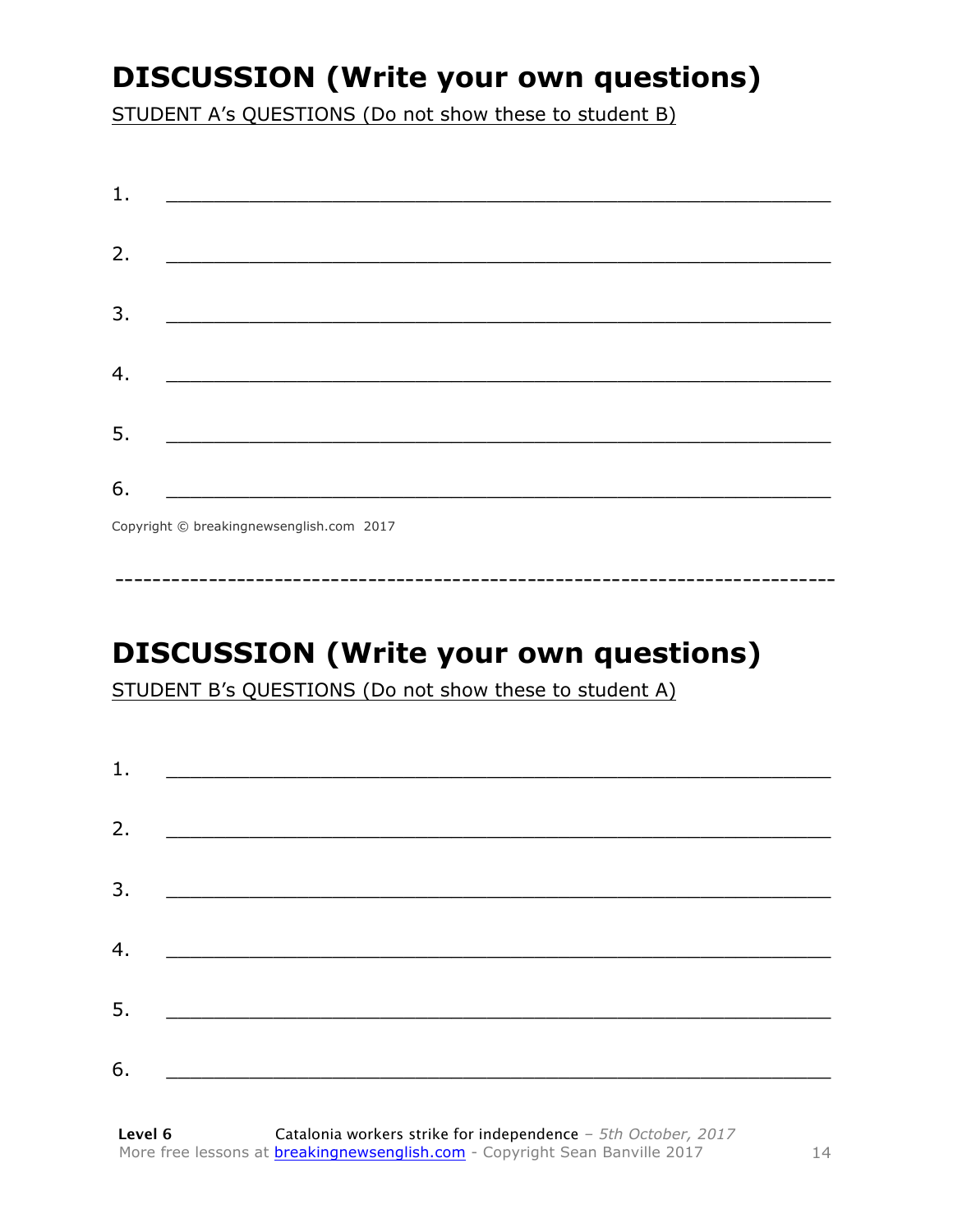### **LANGUAGE - CLOZE**

From https://breakingnewsenglish.com/1710/171005-catalonia.html

A general strike in Spain's (1) \_\_\_\_\_ of Catalonia on Tuesday brought large parts of Barcelona and other cities to a (2) \_\_\_\_. Thousands of Catalans rallied and blocked roads to protest over Spanish police violence (3) \_\_\_\_ Sunday's independence referendum. Nearly 900 people were injured at the weekend in a crackdown against voters and referendum (4) \_\_\_\_. The Spanish government declared that the referendum was illegal and ordered the police to break it (5) \_\_\_\_\_. Spain's King Felipe VI has condemned the organizers of the referendum. In a televised address to the nation, he said they had put themselves "outside the law". He said the situation in Catalonia was "(6) \_\_\_\_ serious" and called for national unity.

The mayor of Barcelona told reporters that the Catalan people deserved to have a vote (7) \_\_\_\_ independence. She said: "What we need is a democratic response. And we need a political  $(8)$  \_\_\_\_\_. And we need an inclusive solution that listens to the cries of millions of people." She also called for the (9) \_\_\_\_ of Spain's prime minister. More unrest could be on the cards. Any declaration of independence by the Catalans could (10) \_\_\_\_ Spain into a further constitutional crisis and risk the break-up of the country. Other regions could (11) \_\_\_\_\_ Catalonia's example and have their own referendum. Spain's president has called on the international community to help (12) \_\_\_\_ between the two sides.

#### **Put the correct words from the table below in the above article.**

| 1.  | (a) | regions     | (b) | legion    | (c) | region    | (d) | regional  |
|-----|-----|-------------|-----|-----------|-----|-----------|-----|-----------|
| 2.  | (a) | standstill  | (b) | still     | (c) | standby   | (d) | standard  |
| 3.  | (a) | during      | (b) | while     | (c) | among     | (d) | despite   |
| 4.  | (a) | staff       | (b) | stiff     | (c) | stuff     | (d) | stiffs    |
| 5.  | (a) | in          | (b) | up        | (c) | on        | (d) | down      |
| 6.  | (a) | extremes    | (b) | extremely | (c) | extremity | (d) | extremely |
| 7.  | (a) | in          | (b) | at        | (c) | on        | (d) | by        |
| 8.  | (a) | solutions   | (b) | solve     | (c) | soluble   | (d) | solution  |
| 9.  | (a) | resignation | (b) | resigned  | (c) | resigns   | (d) | resign    |
| 10. | (a) | plague      | (b) | plunge    | (c) | plug      | (d) | splurge   |
| 11. | (a) | follows     | (b) | follow    | (c) | following | (d) | followed  |
| 12. | (a) | mediate     | (b) | medium    | (c) | median    | (d) | meditate  |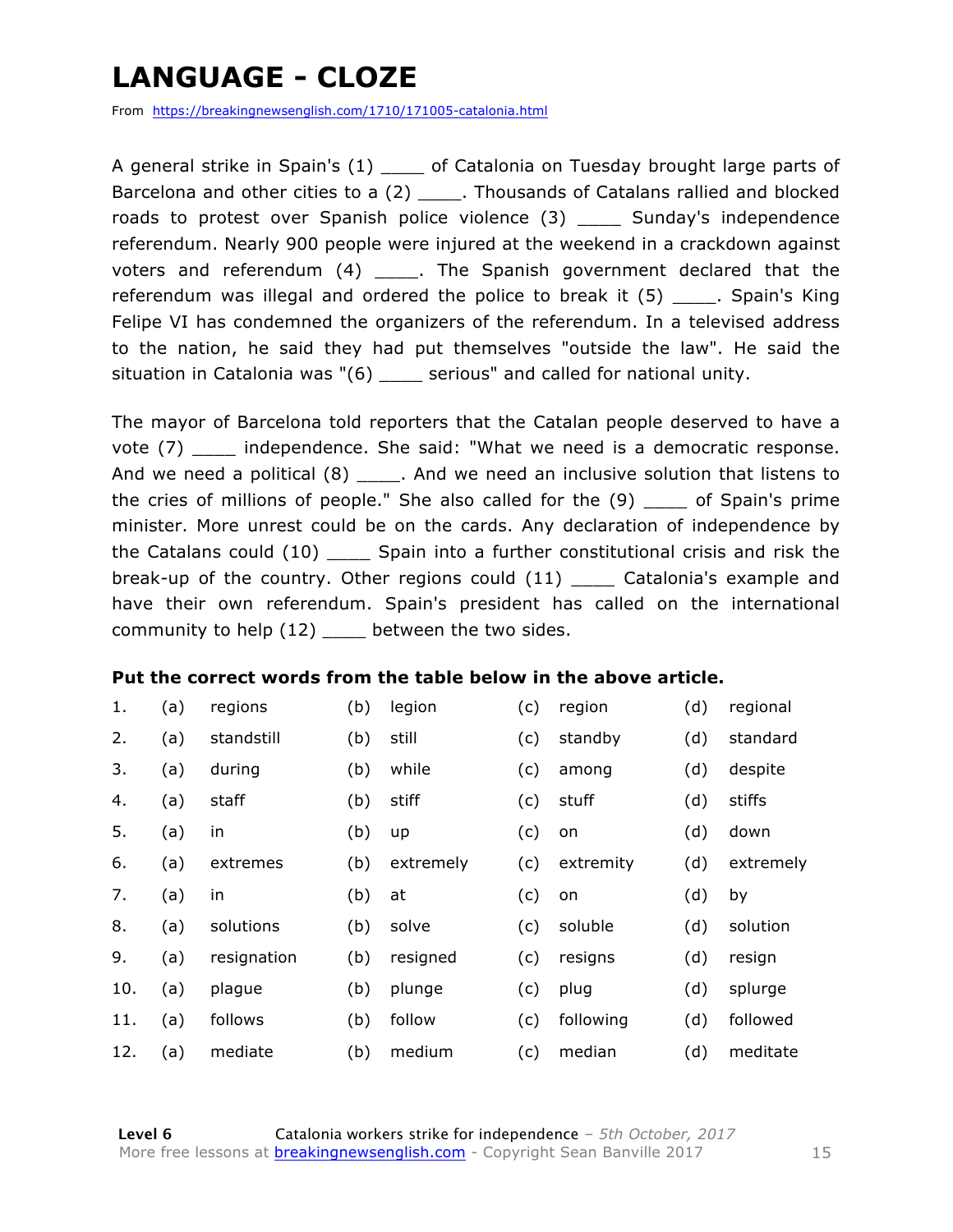# **SPELLING**

From https://breakingnewsenglish.com/1710/171005-catalonia.html

#### **Paragraph 1**

- 1. to a iltntldass
- 2. in a aknwcdroc against voters
- 3. meocdendn the organizers
- 4. In a steedvile address to the nation
- 5. the situation in Catalonia was xemreytle serious
- 6. called for national niuty

#### **Paragraph 2**

- 7. Catalan people deeerdsv to have a vote
- 8. What we need is a democratic opsenrse
- 9. we need an cievsnliu solution
- 10. teiolcnrada of independence
- 11. ngpuel Spain into a further constitutional crisis
- 12. help meaidet between the two sides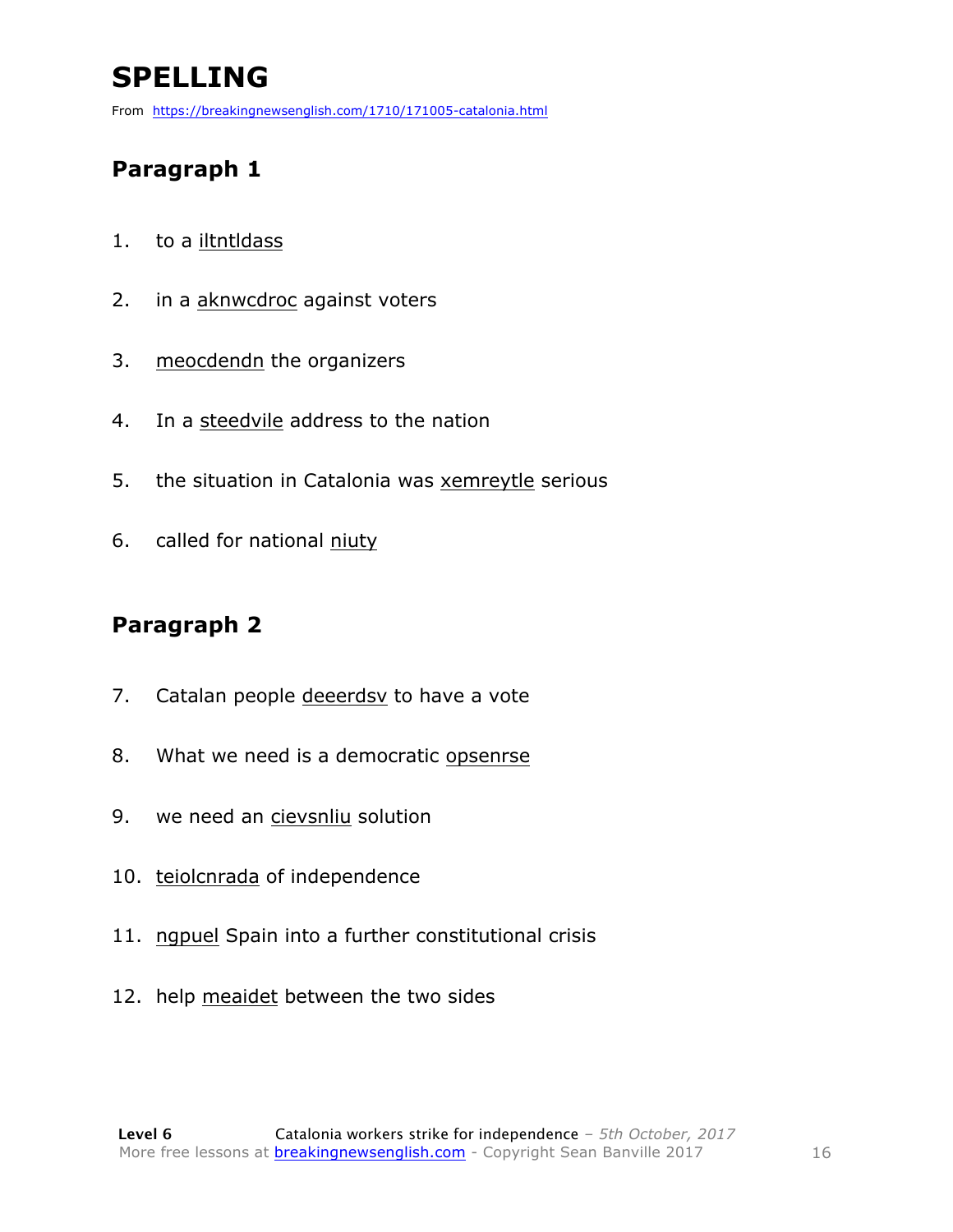### **PUT THE TEXT BACK TOGETHER**

From https://breakingnewsenglish.com/1710/171005-catalonia.html

#### **Number these lines in the correct order.**

- ( ) The mayor of Barcelona told reporters that the Catalan people deserved to have a vote on
- ( ) the law". He said the situation in Catalonia was "extremely serious" and called for national unity.
- ( *1* ) A general strike in Spain's region of Catalonia on Tuesday brought large parts of Barcelona and other cities to a
- ( ) own referendum. Spain's president has called on the international community to help mediate between the two sides.
- () illegal and ordered the police to break it up. Spain's King Felipe VI has condemned the organizers
- ( ) crisis and risk the break-up of the country. Other regions could follow Catalonia's example and have their
- ( ) of the referendum. In a televised address to the nation, he said they had put themselves "outside
- ( ) during Sunday's independence referendum. Nearly 900 people were injured at the weekend in a crackdown
- ( ) independence. She said: "What we need is a democratic response. And we need a political
- ( ) standstill. Thousands of Catalans rallied and blocked roads to protest over Spanish police violence
- ( ) against voters and referendum staff. The Spanish government declared that the referendum was
- ( ) solution. And we need an inclusive solution that listens to the cries of millions
- ( ) of people." She also called for the resignation of Spain's prime minister. More unrest could be
- ( ) on the cards. Any declaration of independence by the Catalans could plunge Spain into a further constitutional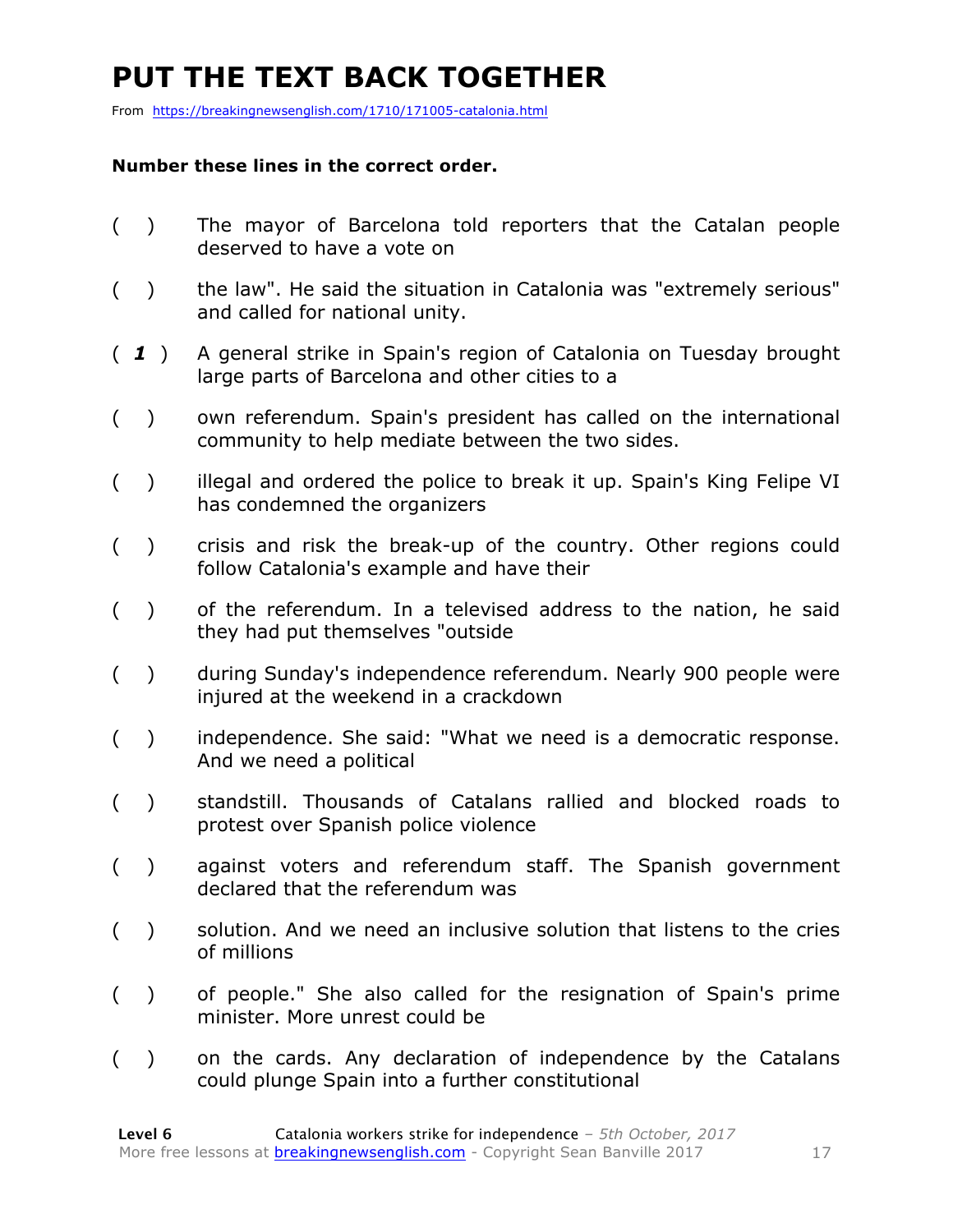#### **PUT THE WORDS IN THE RIGHT ORDER**

From https://breakingnewsenglish.com/1710/171005-catalonia.html

1. cities a of standstill Barcelona Brought and large to parts other .

2. a crackdown injured Nearly at 900 the people weekend were in .

3. illegal that the referendum was government declared Spain's .

4. put He themselves said outside they the had law .

5. in He Catalonia said was the extremely situation serious .

6. Catalan to vote The deserved a independence people have on .

7. of people A solution that listens to the cries of millions .

8. a could further plunge constitutional Spain crisis into It .

9. Other example Catalonia's follow could regions .

10. help to community international the on Called mediate .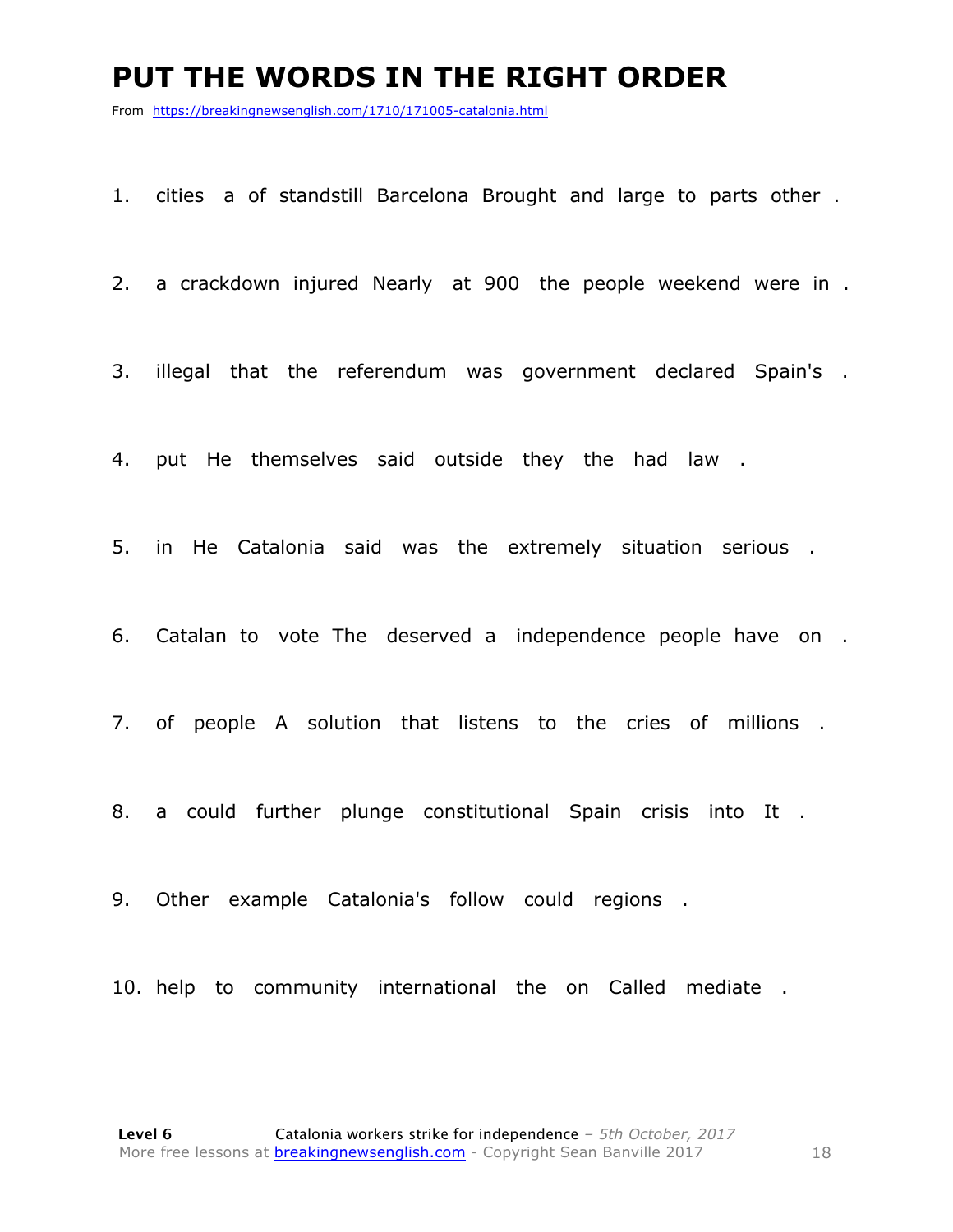# **CIRCLE THE CORRECT WORD (20 PAIRS)**

From https://breakingnewsenglish.com/1710/171005-catalonia.html

A general strike in Spain's *region / regional* of Catalonia on Tuesday brought large parts of Barcelona and *another / other* cities to a standstill. Thousands of Catalans rallied and blocked roads to protest *above / over* Spanish police violence *during / while* Sunday's independence referendum. Nearly 900 people were injured at the weekend *on / in* a crackdown against voters and referendum staff. The Spanish government *declaration / declared* that the referendum was illegal and ordered the police to break it *down / up*. Spain's King Felipe VI has condemned the organizers *of / for* the referendum. In a televised address to the *nation / national*, he said they had put themselves "outside the law". He said the situation in Catalonia was "*extreme / extremely* serious" and called for national unity.

The *mayor / mayoral* of Barcelona told reporters that the Catalan people deserved to have a *voting / vote* on independence. She said: "What we need is a *democratic / democratically* response. And we need a *political / politics* solution. And we need an *inclusive / included* solution that listens to the cries of millions of people." She also called for the resignation of Spain's prime minister. More *unrest / unrested* could be on the cards. Any declaration of *independently / independence* by the Catalans could plunge Spain into a *further / farther* constitutional crisis and risk the break-up of the country. Other regions could follow Catalonia's *exampled / example* and have their own referendum. Spain's president has called on the international community to help mediate *between / among* the two sides.

#### **Talk about the connection between each pair of words in italics, and why the correct word is correct.**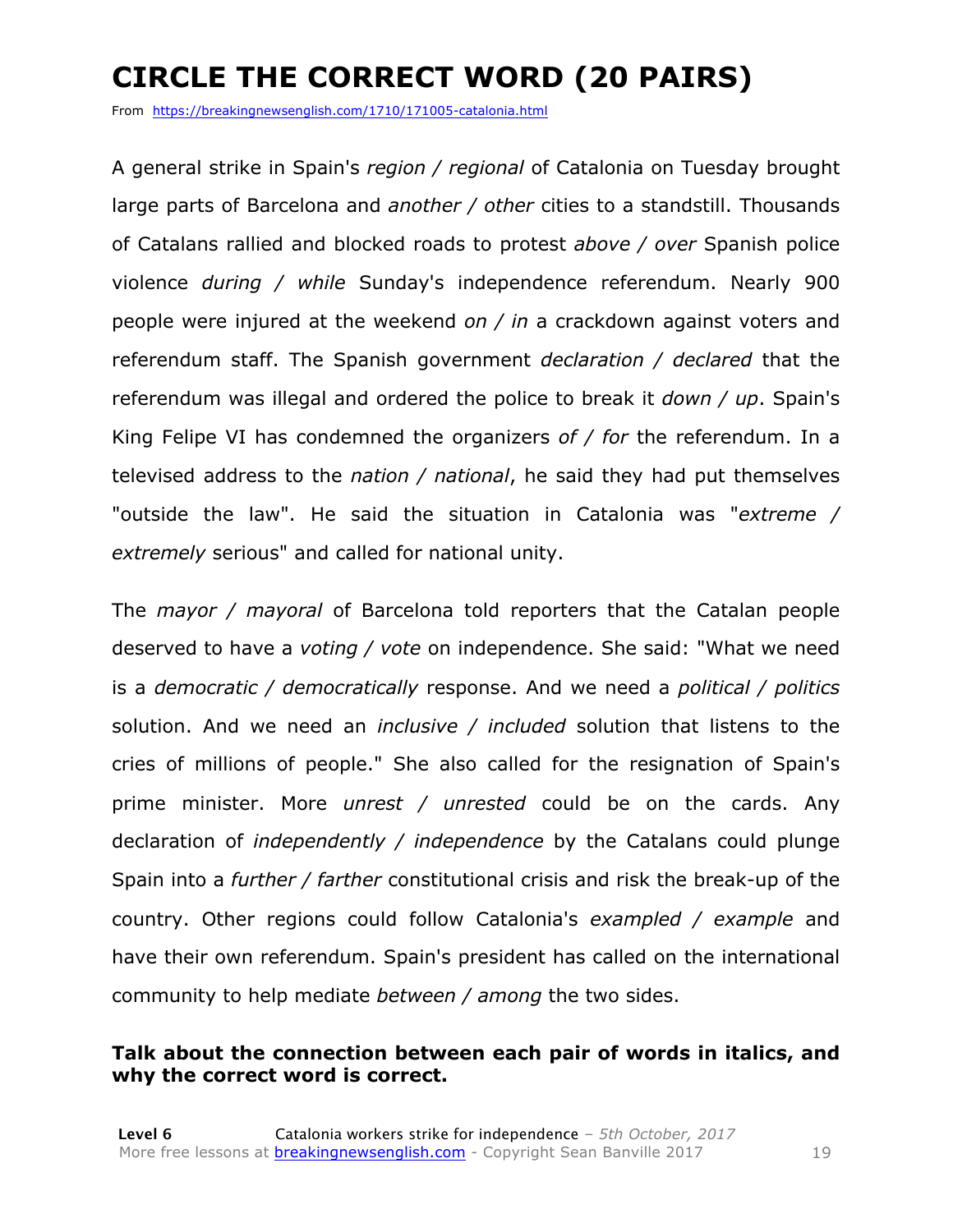### **INSERT THE VOWELS (a, e, i, o, u)**

From https://breakingnewsenglish.com/1710/171005-catalonia.html

 $\_$  g\_n\_r\_l str\_k\_ \_n Sp\_\_n's r\_g\_\_n \_f C\_t\_l\_n\_\_ \_n  $T$  sd y br ght  $l$  rg p\_ rts  $f$  B\_ rc  $l$  n  $-$  nd  $-th$  r c t s t st ndst II. Th s nds f C t I ns r II d  $\_$ nd bl $\_$ ck $\_$ d r $\_$ ds t $\_$  pr $\_$ t $\_$ st  $\_$ v $\_$ r Sp $\_$ n $\_$ sh p $\_$ l $\_$ c $\_$  $v_{-}$  $l_{-}$  nc $_{-}$  d $_{-}$ r $_{-}$ ng  $S_{-}$ nd $_{-}$ y's  $_{-}$ nd $_{-}$ nd $_{-}$ nc $_{-}$  r $_{-}$ f $_{-}$ r $_{-}$ nd $_{-}$ m.  $N_{-}$ rly 900 p $_{-}$ pl $_{-}$  w $_{-}$ r $_{-}$   $_{-}$ nj $_{-}$ r $_{-}$ d $_{-}$ t th $_{-}$  w $_{-}$ k $_{-}$ nd  $_{-}$ n $_{-}$  $cr\_ckd$  wn  $-g$  nst v t rs  $nd$  r f r  $nd$  m st ff. Th  $Sp_n$  sh g v\_rnm nt d\_cl\_r\_d th\_t th\_ r\_f\_r\_nd\_m w\_s  $\Box$   $\Box$   $g$   $\bot$   $\Box$   $nd$   $\Box$   $rd$   $\bot$   $r$   $\Box$   $d$   $th$   $\Box$   $p$   $\bot$   $c$   $\bot$   $c$   $\bot$   $c$   $\bot$   $c$   $\bot$   $c$   $\bot$   $c$   $\bot$   $c$   $\bot$   $c$   $\bot$   $c$   $\bot$   $c$   $\bot$   $c$   $\bot$   $c$   $\bot$   $c$   $\bot$   $c$   $\bot$   $c$   $\bot$   $c$   $\bot$   $c$  K ng F  $\vert$  p V h s c nd mn d th rg n z rs f th  $r$   $f$   $r$   $nd$   $m$ .  $n$   $t$   $l$   $v$   $s$   $d$   $ddr$   $ss$   $t$   $th$   $n$   $t$   $n$ ,  $h$  $s \_ d$  th y h d p t th ms  $\vert v \vert s$  "  $\vert t s \vert d$  th l  $\vert w \vert$ . H  $s$ <sub>\_</sub>\_d th\_ s\_t\_\_t\_\_n \_n C\_t\_l\_n\_\_ w\_s "\_xtr\_m\_ly  $s_r$   $r_{-}$   $s''$   $-$  nd c $11$   $-$  d  $f$   $-$  r  $n_{-}$   $t$   $n_{-}$   $t$   $n_{-}$   $t$   $y$ .

 $Th$   $m$   $y$   $r$   $f$   $B$   $rc$   $l$   $n$   $t$   $ld$   $r$   $p$   $rt$   $rs$   $th$   $t$   $th$   $C$   $t$   $l$   $n$  $p_{--}$ pl\_d\_s\_rv\_d t\_ h\_v\_ \_ v\_t\_ \_n \_nd\_p\_nd\_nc\_. Sh\_  $s_d$ : "Wh t w  $n_d$  d  $s_d$  d m cr t c r sp ns . and  $w_$  n d p l t c l s l t n. nd w n d n  $_{n}$ ncl  $s_{v}$  s  $_{n}$  s  $_{n}$  th  $_{n}$  th  $_{n}$  th  $_{n}$  th  $_{n}$  cr  $_{n}$  s  $_{n}$  f  $m_l = m_l$  m \_ f p \_ pl ." Sh \_ ls \_ c \_ ll d f \_ r th  $r_s_gn_t_1$ n f Sp\_\_n's pr\_m\_ m\_n\_st\_r. M\_r\_ \_nr\_st  $c$   $\Box$  ld  $b$   $\Box$  n th  $\Box$  c rds.  $\Box$  ny d  $\Box$  c  $\Box$  r  $\bot$   $\Box$  n  $\Box$  f  $\_$ nd  $\_$ p  $\_$ nd  $\_$ nc  $\_$  by th  $\_$  C $\_$ t  $\_$ l  $\_$ ns c $\_$   $\_$ ld  $p$ l  $\_$ ng  $\_$  Sp $\_$   $\_$ n  $\_$ nt $\_$  $\_$  f $\_$ rth $\_$ r c $\_$ nst $\_$ t $\_$ t $\_$ n $\_$ l cr $\_$ s $\_$ s  $\_$ nd r $\_$ sk th $\_$  br $\_$  $\_$ k $\_$ p  $_f$  th  $c$   $_{-}$ ntry.  $_{-}$ th  $_{-}$ r  $r$   $_{-}$ g $_{-}$ ns  $c$  $_{-}$ ld f $_{-}$ ll  $_{-}$  w  $C$  $_{-}$ t $_{-}$ l  $_{-}$ n $_{-}$ 's  $x$  mpl  $nd$  h  $v$  th  $r$  wn  $r$  f  $r$  nd  $m$ . Sp  $n's$ pr s d nt h s c ll d n th nt rn t n l c mm n ty  $t_$  h  $\vert$ p m  $d_$ - $t_$  b  $tw_$ n th  $tw_$  s  $d_$ s.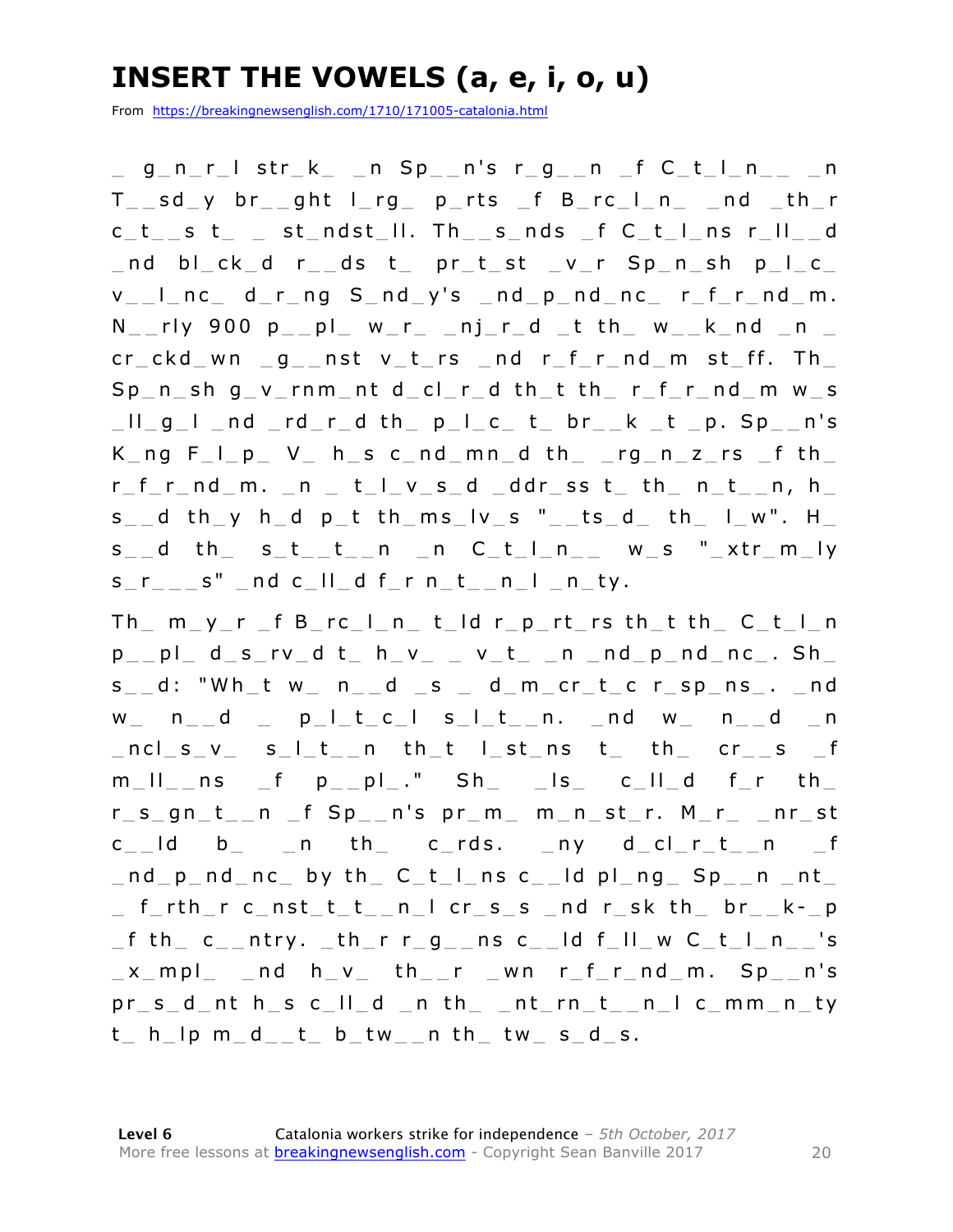#### **PUNCTUATE THE TEXT AND ADD CAPITALS**

From https://breakingnewsenglish.com/1710/171005-catalonia.html

a general strike in spain's region of catalonia on tuesday brought large parts of barcelona and other cities to a standstill thousands of catalans rallied and blocked roads to protest over spanish police violence during sunday's independence referendum nearly 900 people were injured at the weekend in a crackdown against voters and referendum staff the spanish government declared that the referendum was illegal and ordered the police to break it up spain's king felipe vi has condemned the organizers of the referendum in a televised address to the nation he said they had put themselves "outside the law" he said the situation in catalonia was "extremely serious" and called for national unity

the mayor of barcelona told reporters that the catalan people deserved to have a vote on independence she said "what we need is a democratic response and we need a political solution and we need an inclusive solution that listens to the cries of millions of people" she also called for the resignation of spain's prime minister more unrest could be on the cards any declaration of independence by the catalans could plunge spain into a further constitutional crisis and risk the break-up of the country other regions could follow catalonia's example and have their own referendum spain's president has called on the international community to help mediate between the two sides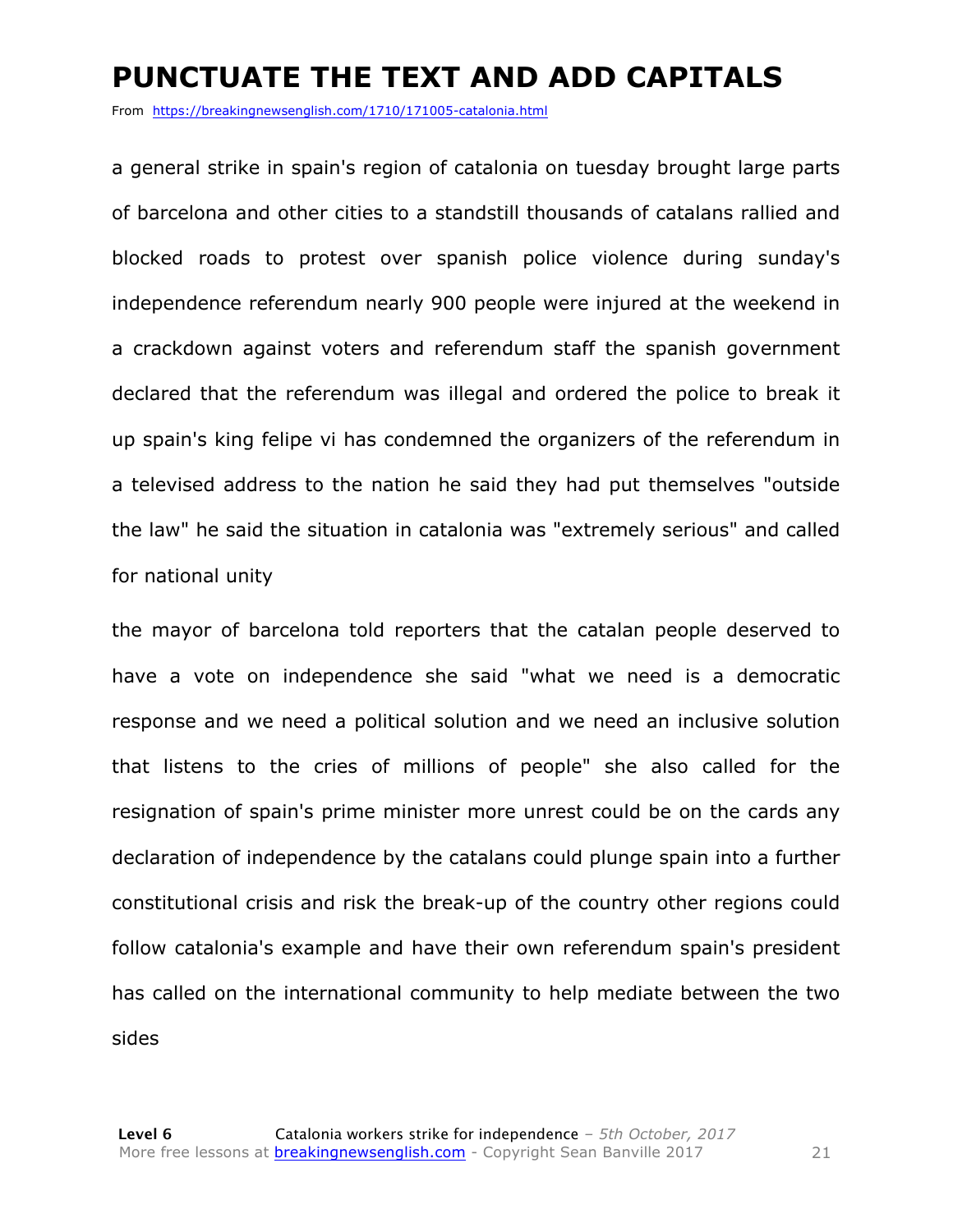# **PUT A SLASH ( / ) WHERE THE SPACES ARE**

From https://breakingnewsenglish.com/1710/171005-catalonia.html

AgeneralstrikeinSpain'sregionofCataloniaonTuesdaybroughtlargep artsofBarcelonaandothercitiestoastandstill.ThousandsofCatalansral liedandblockedroadstoprotestoverSpanishpoliceviolenceduringSun day'sindependencereferendum.Nearly900peoplewereinjuredatthe weekendinacrackdownagainstvotersandreferendumstaff.TheSpani shgovernmentdeclaredthatthereferendumwasillegalandorderedthe policetobreakitup.Spain'sKingFelipeVIhascondemnedtheorganizers ofthereferendum.Inatelevisedaddresstothenation,hesaidtheyhadp utthemselves"outsidethelaw".HesaidthesituationinCataloniawas"e xtremelyserious"andcalledfornationalunity.ThemayorofBarcelonat oldreportersthattheCatalanpeopledeservedtohaveavoteonindepen dence.Shesaid:"Whatweneedisademocraticresponse.Andweneeda politicalsolution.Andweneedaninclusivesolutionthatlistenstothecrie sofmillionsofpeople."ShealsocalledfortheresignationofSpain'sprime minister.Moreunrestcouldbeonthecards.Anydeclarationofindepend encebytheCatalanscouldplungeSpainintoafurtherconstitutionalcrisi sandriskthebreak-upofthecountry.OtherregionscouldfollowCataloni a'sexampleandhavetheirownreferendum.Spain'spresidenthascalle dontheinternationalcommunitytohelpmediatebetweenthetwosides.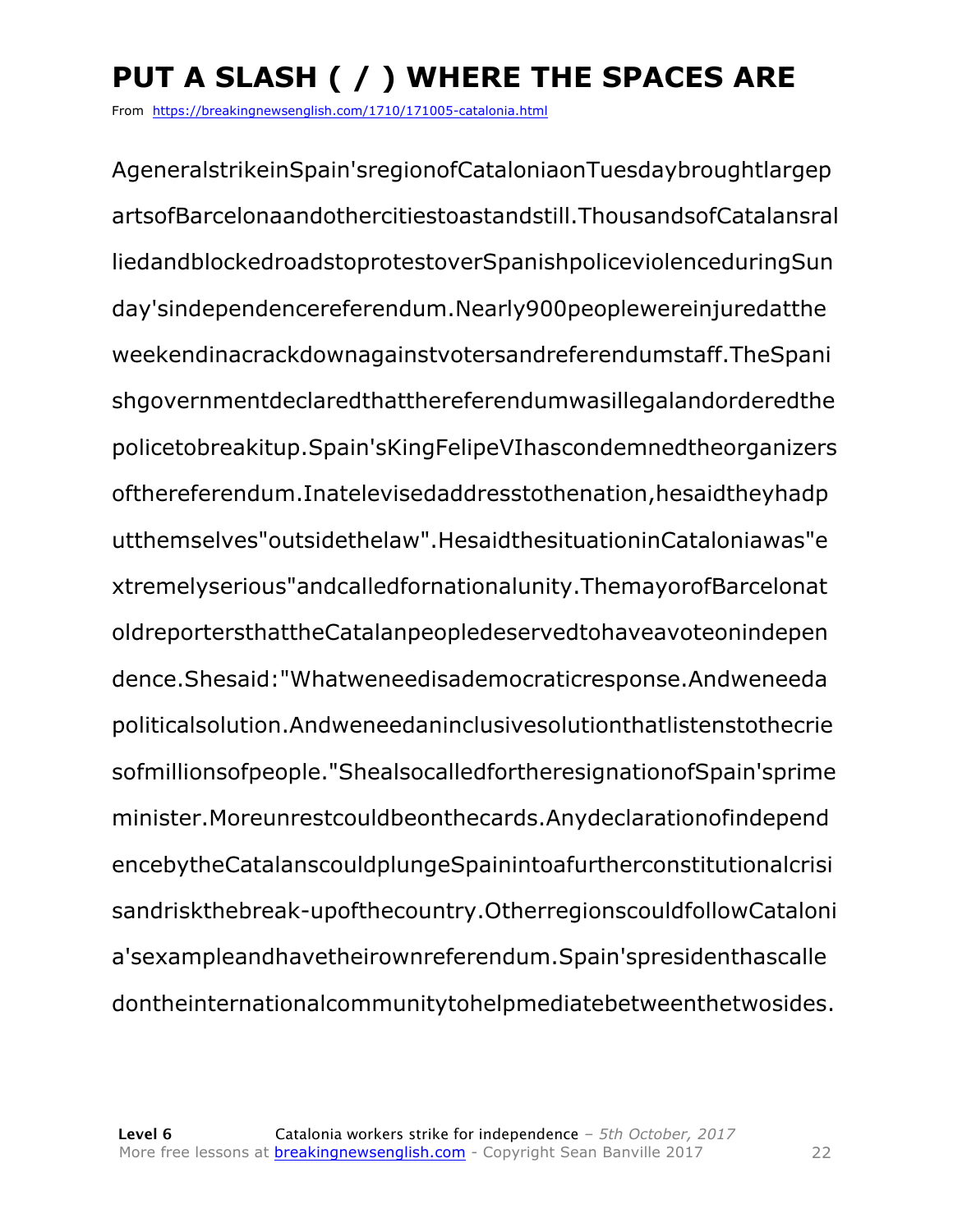# **FREE WRITING**

From https://breakingnewsenglish.com/1710/171005-catalonia.html

Write about Catalonian independence for 10 minutes. Comment on your partner's paper.

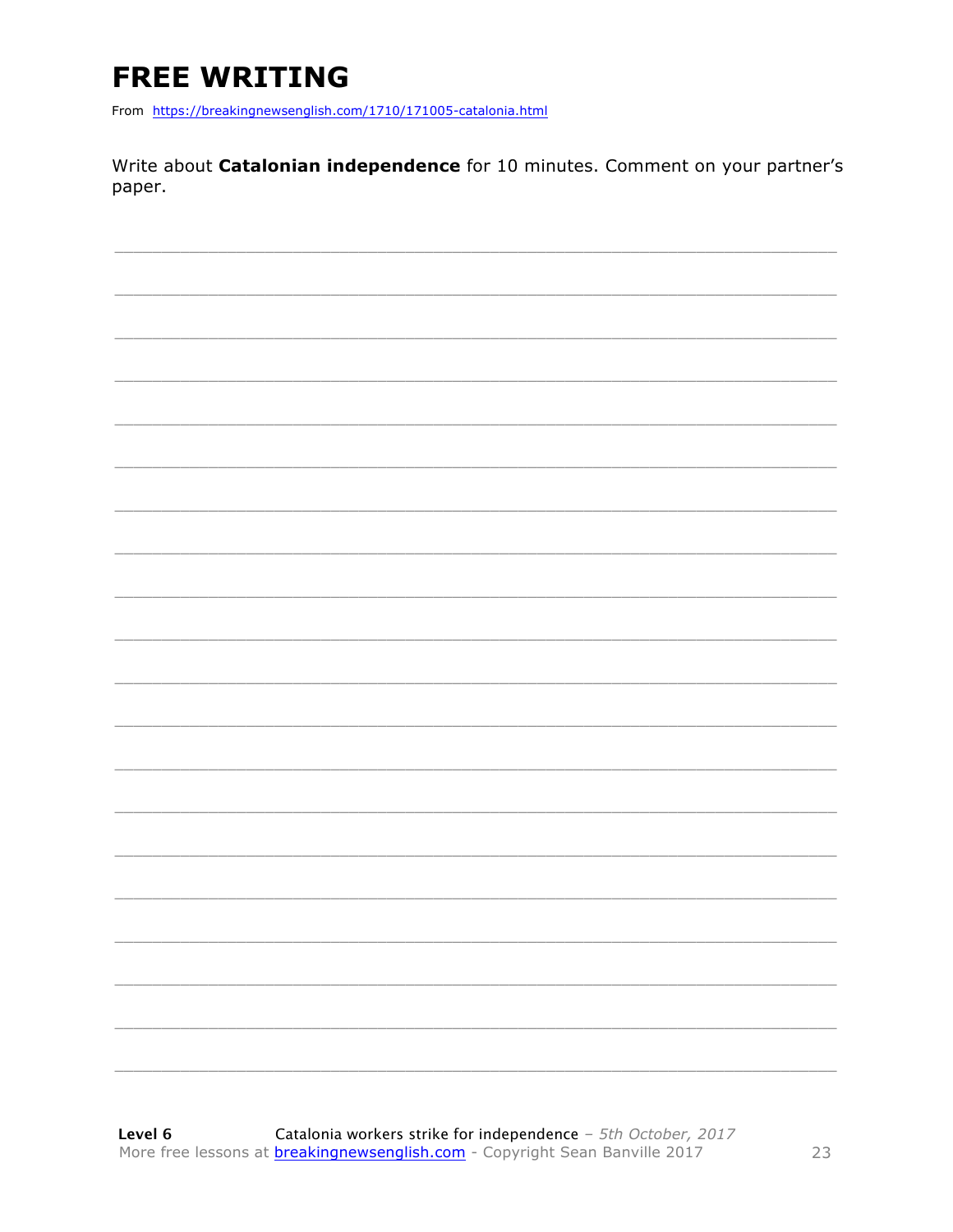### **ACADEMIC WRITING**

From https://breakingnewsenglish.com/1710/171005-catalonia.html

What are the pros and cons of Catalonia getting independence? Which side are you on?

|  | $\frac{1}{1}$ |
|--|---------------|
|  |               |
|  |               |
|  |               |
|  |               |
|  |               |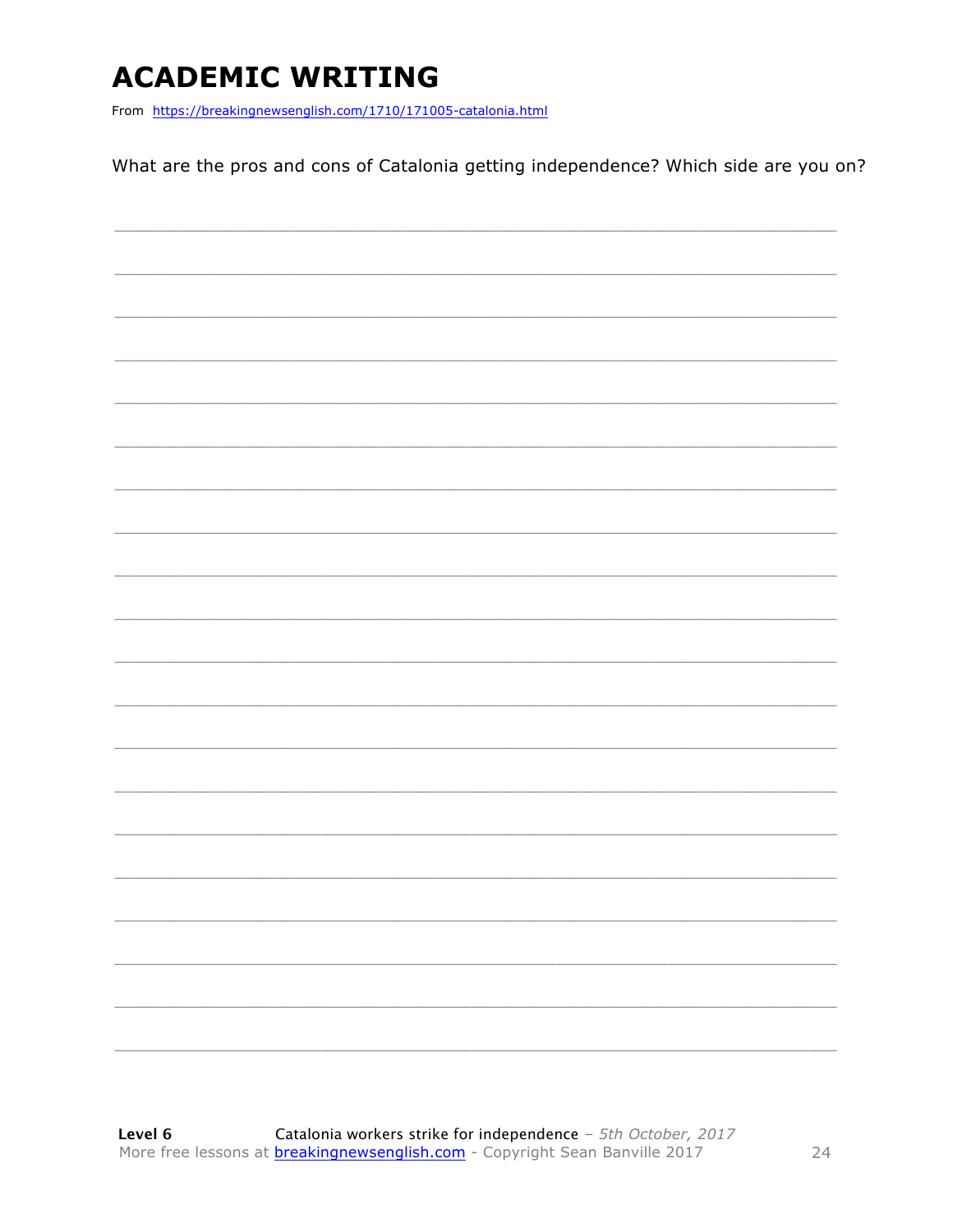#### **HOMEWORK**

**1. VOCABULARY EXTENSION:** Choose several of the words from the text. Use a dictionary or Google's search field (or another search engine) to build up more associations / collocations of each word.

**2. INTERNET:** Search the Internet and find out more about this news. Share what you discover with your partner(s) in the next lesson.

**3. CATALONIAN INDEPENDENCE:** Make a poster about Catalonian independence. Show your work to your classmates in the next lesson. Did you all have similar things?

**4. INDEPENDENCE:** Write a magazine article about all regions that want independence being able to get it. Include imaginary interviews with people who are for and against it.

Read what you wrote to your classmates in the next lesson. Write down any new words and expressions you hear from your partner(s).

**5. WHAT HAPPENED NEXT?** Write a newspaper article about the next stage in this news story. Read what you wrote to your classmates in the next lesson. Give each other feedback on your articles.

**6. LETTER:** Write a letter to an expert on Catalonian independence. Ask him/her three questions about it. Give him/her three of your ideas on it. Read your letter to your partner(s) in your next lesson. Your partner(s) will answer your questions.